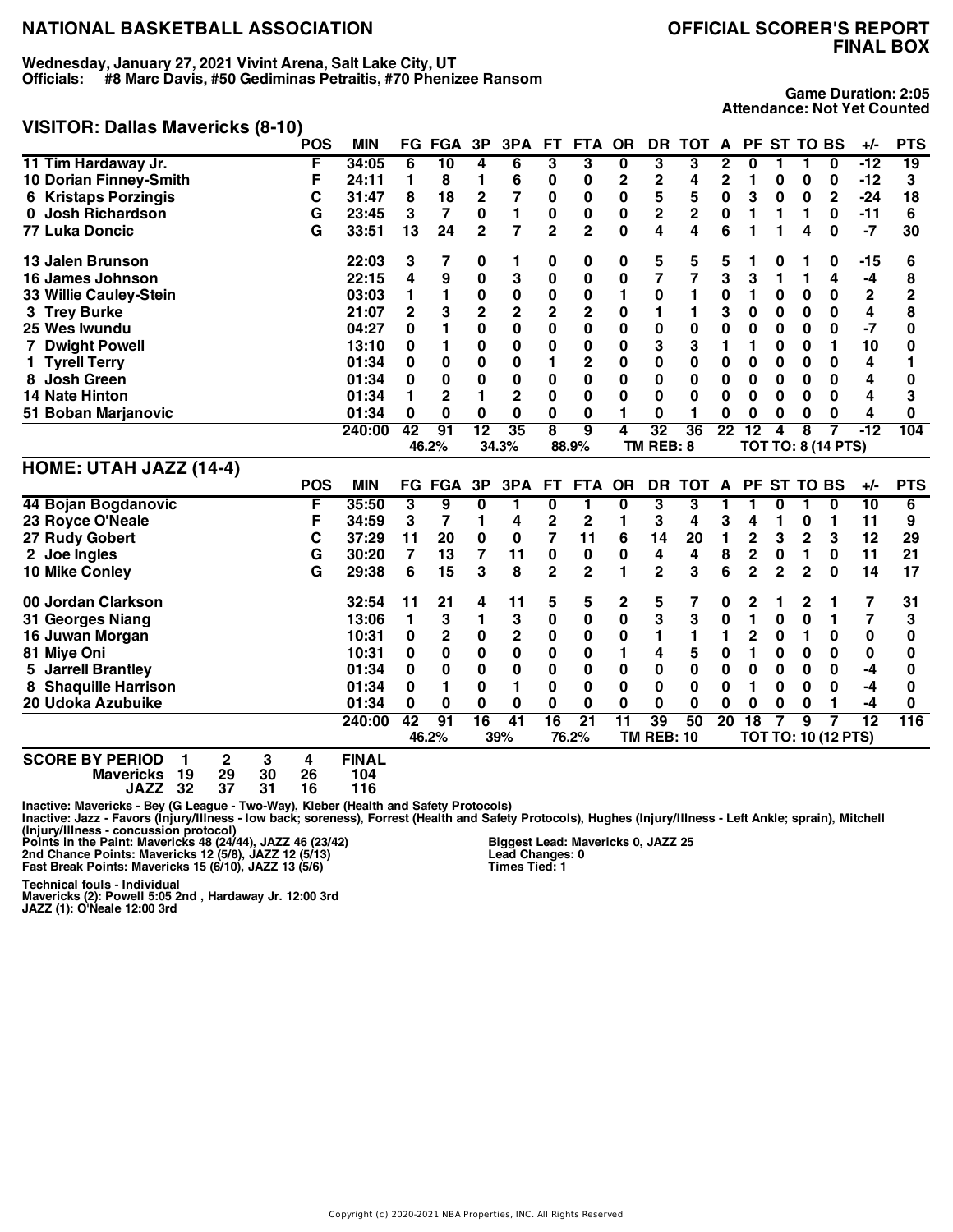**Wednesday, January 27, 2021 Vivint Arena, Salt Lake City, UT Officials: #8 Marc Davis, #50 Gediminas Petraitis, #70 Phenizee Ransom**

### **VISITOR: Dallas Mavericks**

# **1st QUARTER ONLY**

**Period Duration: 0:24 Attendance: Not Yet Counted**

| VIJII UN. DAIIAS IVIAVEIIUNS |            |                               |                |                         |                         |                         |                         |             |              |                         |                         |                         |              |              |                |                          |                 |                |
|------------------------------|------------|-------------------------------|----------------|-------------------------|-------------------------|-------------------------|-------------------------|-------------|--------------|-------------------------|-------------------------|-------------------------|--------------|--------------|----------------|--------------------------|-----------------|----------------|
|                              | <b>POS</b> | <b>MIN</b>                    |                | <b>FG FGA</b>           | 3P                      | 3PA                     | FT.                     | FTA OR      |              | DR.                     | TOT A                   |                         |              | PF ST TO BS  |                |                          | +/-             | <b>PTS</b>     |
| 11 Tim Hardaway Jr.          | F          | 08:47                         | 1              | $\overline{\mathbf{2}}$ | 0                       | 1                       | $\overline{\mathbf{0}}$ | 0           | 0            | 2                       | $\overline{\mathbf{2}}$ |                         | 0            | 1            | 0              | 0                        | $-\sqrt{8}$     | $\overline{2}$ |
| 10 Dorian Finney-Smith       | F          | 06:43                         | 0              | 2                       | 0                       | $\mathbf 2$             | 0                       | 0           | 0            | $\pmb{0}$               | $\bf{0}$                | 1                       | 0            | 0            | 0              | 0                        | $-10$           | 0              |
| 6 Kristaps Porzingis         | C          | 08:57                         | 1              | 3                       | $\bf{0}$                | $\mathbf{1}$            | $\bf{0}$                | $\bf{0}$    | $\pmb{0}$    | $\mathbf 0$             | $\bf{0}$                | $\pmb{0}$               | 1            | $\bf{0}$     | $\bf{0}$       | 1                        | $-15$           | 2              |
| <b>Josh Richardson</b><br>0  | G          | 09:56                         | 1              | 3                       | $\bf{0}$                | $\pmb{0}$               | $\bf{0}$                | $\bf{0}$    | $\mathbf 0$  | $\overline{2}$          | $\overline{2}$          | $\pmb{0}$               | $\mathbf 0$  | 1            | 1              | 0                        | $-15$           | $\overline{2}$ |
| <b>77 Luka Doncic</b>        | G          | 09:46                         | 3              | 5                       | $\mathbf 0$             | $\blacksquare$          | 1                       | 1           | $\mathbf{0}$ | 1                       | 1                       | $\overline{\mathbf{c}}$ | 1            | 1            | $\overline{2}$ | $\bf{0}$                 | -8              | 7              |
| 13 Jalen Brunson             |            | 05:17                         | 0              | 2                       | 0                       | 0                       | 0                       | 0           | 0            | 1                       | 1                       | 2                       | 0            | 0            | 0              | 0                        | -3              | 0              |
| 16 James Johnson             |            | 05:17                         | $\overline{2}$ | 5                       | $\mathbf 0$             | $\mathbf{1}$            | 0                       | $\bf{0}$    | $\mathbf 0$  | 1                       | $\mathbf{1}$            | $\mathbf 0$             | $\mathbf 0$  | $\bf{0}$     | $\bf{0}$       | $\bf{0}$                 | $-3$            | 4              |
| 33 Willie Cauley-Stein       |            | 03:03                         | 1              | 1                       | $\bf{0}$                | 0                       | $\pmb{0}$               | $\pmb{0}$   | $\mathbf{1}$ | $\mathbf 0$             | $\blacksquare$          | $\mathbf 0$             | 1            | $\bf{0}$     | $\bf{0}$       | 0                        | $\mathbf 2$     | $\overline{2}$ |
| 3 Trey Burke                 |            | 02:14                         | 0              | 1                       | O                       | $\bf{0}$                | 0                       | O           | $\mathbf{0}$ | $\mathbf{0}$            | $\mathbf 0$             | $\mathbf{0}$            | $\mathbf{0}$ | $\Omega$     | $\bf{0}$       | $\bf{0}$                 | -5              | $\bf{0}$       |
| Josh Green<br>8              |            | <b>DNP - Coach's decision</b> |                |                         |                         |                         |                         |             |              |                         |                         |                         |              |              |                |                          |                 |                |
| 14 Nate Hinton               |            | <b>DNP - Coach's decision</b> |                |                         |                         |                         |                         |             |              |                         |                         |                         |              |              |                |                          |                 |                |
| 25 Wes Iwundu                |            | <b>DNP - Coach's decision</b> |                |                         |                         |                         |                         |             |              |                         |                         |                         |              |              |                |                          |                 |                |
| 51 Boban Marjanovic          |            | <b>DNP - Coach's decision</b> |                |                         |                         |                         |                         |             |              |                         |                         |                         |              |              |                |                          |                 |                |
| 7 Dwight Powell              |            | <b>DNP - Coach's decision</b> |                |                         |                         |                         |                         |             |              |                         |                         |                         |              |              |                |                          |                 |                |
| 1 Tyrell Terry               |            | <b>DNP - Coach's decision</b> |                |                         |                         |                         |                         |             |              |                         |                         |                         |              |              |                |                          |                 |                |
|                              |            | 60:00                         | 9              | $\overline{24}$         | $\bf{0}$                | 6                       | 1.                      | 1           | 1            | 7                       | 8                       | 6                       | 3            | 3            | 3              | 1                        | $-13$           | 19             |
|                              |            |                               |                | 37.5%                   |                         | 0%                      |                         | 100%        |              | TM REB: 3               |                         |                         |              |              |                | <b>TOT TO: 3 (4 PTS)</b> |                 |                |
| <b>HOME: UTAH JAZZ</b>       |            |                               |                |                         |                         |                         |                         |             |              |                         |                         |                         |              |              |                |                          |                 |                |
|                              | <b>POS</b> | <b>MIN</b>                    |                | <b>FG FGA</b>           | 3P                      | 3PA                     | <b>FT</b>               | <b>FTA</b>  | <b>OR</b>    | <b>DR</b>               | <b>TOT</b>              | $\mathbf{A}$            | <b>PF</b>    | <b>ST</b>    | <b>TO BS</b>   |                          | +/-             | <b>PTS</b>     |
| 44 Bojan Bogdanovic          | F          | 08:47                         | 2              | 4                       | 0                       | 0                       | 0                       | 0           | 0            | 0                       | 0                       | 1                       | 0            | 0            | 1              | 0                        | 8               | 4              |
| 23 Royce O'Neale             | F          | 09:46                         | 1              | 1                       | 1                       | 1                       | 0                       | 0           | 1            | 2                       | 3                       | $\overline{\mathbf{2}}$ | 1            | 0            | 0              | 0                        | 8               | 3              |
| 27 Rudy Gobert               | C          | 09:46                         | 4              | 6                       | $\bf{0}$                | $\bf{0}$                | $\overline{2}$          | 3           | 1            | 3                       | 4                       | $\mathbf 0$             | 0            | 1            | 1              | 1                        | 8               | 10             |
| 2 Joe Ingles                 | G          | 07:53                         | $\overline{2}$ | $\overline{\mathbf{4}}$ | $\overline{\mathbf{2}}$ | $\overline{\mathbf{4}}$ | $\mathbf 0$             | $\mathbf 0$ | $\mathbf 0$  | $\overline{\mathbf{2}}$ | $\overline{2}$          | $\overline{\mathbf{2}}$ | 1            | $\bf{0}$     | 1              | $\mathbf 0$              | 8               | 6              |
| 10 Mike Conley               | G          | 08:48                         | 1              | 4                       | $\mathbf{0}$            | $\mathbf{1}$            | $\mathbf{0}$            | $\bf{0}$    | $\mathbf{0}$ | 1                       | 1                       | $\overline{2}$          | 1            | 1            | $\bf{0}$       | $\bf{0}$                 | 10              | $\overline{2}$ |
| 00 Jordan Clarkson           |            | 07:19                         | 3              | 6                       | 1                       | 3                       | 0                       | 0           | 0            | 1                       | 1                       | 0                       | 1            | 0            | 0              | 0                        | 8               | 7              |
| 31 Georges Niang             |            | 03:13                         | $\bf{0}$       | $\mathbf 0$             | $\mathbf 0$             | $\pmb{0}$               | 0                       | $\pmb{0}$   | $\pmb{0}$    | $\overline{\mathbf{c}}$ | $\overline{\mathbf{2}}$ | $\pmb{0}$               | $\pmb{0}$    | $\bf{0}$     | $\bf{0}$       | 0                        | 5               | $\bf{0}$       |
| 16 Juwan Morgan              |            | 02:14                         | 0              | $\bf{0}$                | $\bf{0}$                | 0                       | 0                       | 0           | 0            | 1                       | 1                       | 0                       | $\mathbf 0$  | $\bf{0}$     | $\bf{0}$       | 0                        | 5               | 0              |
| 81 Miye Oni                  |            | 02:14                         | $\bf{0}$       | $\bf{0}$                | O                       | O                       | 0                       | 0           | $\bf{0}$     | 0                       | $\bf{0}$                | $\bf{0}$                | $\bf{0}$     | $\bf{0}$     | $\bf{0}$       | $\bf{0}$                 | 5               | 0              |
| 20 Udoka Azubuike            |            | <b>DNP - Coach's decision</b> |                |                         |                         |                         |                         |             |              |                         |                         |                         |              |              |                |                          |                 |                |
| <b>Jarrell Brantley</b><br>5 |            | <b>DNP - Coach's decision</b> |                |                         |                         |                         |                         |             |              |                         |                         |                         |              |              |                |                          |                 |                |
| 8 Shaquille Harrison         |            |                               |                |                         |                         |                         |                         |             |              |                         |                         |                         |              |              |                |                          |                 |                |
|                              |            | <b>DNP - Coach's decision</b> |                |                         |                         |                         |                         |             |              |                         |                         |                         |              |              |                |                          |                 |                |
|                              |            | 60:00                         | 13             | 25                      | 4                       | 9                       | $\mathbf{2}$            | 3           | $\mathbf{2}$ | $\overline{12}$         | 14                      | $\overline{7}$          | 4            | $\mathbf{2}$ | 3              | 1                        | $\overline{13}$ | 32             |
|                              |            |                               |                | 52%                     |                         | 44.4%                   |                         | 66.7%       |              | TM REB: 3               |                         |                         |              |              |                | <b>TOT TO: 3 (2 PTS)</b> |                 |                |

**SCORE BY PERIOD 1 FINAL Mavericks 19 19**

| ITICKS: | 19  | 19 |
|---------|-----|----|
| JAZZ    | -32 | 32 |

Inactive: Mavericks - Bey (G League - Two-Way), Kleber (Health and Safety Protocols)<br>Inactive: Jazz - Favors (Injury/Illness - Iow back; soreness), Forrest (Health and Safety Protocols), Hughes (Injury/Illness - Left Ankle

**Biggest Lead: Mavericks 0, JAZZ 15 Lead Changes: 0 Times Tied: 1**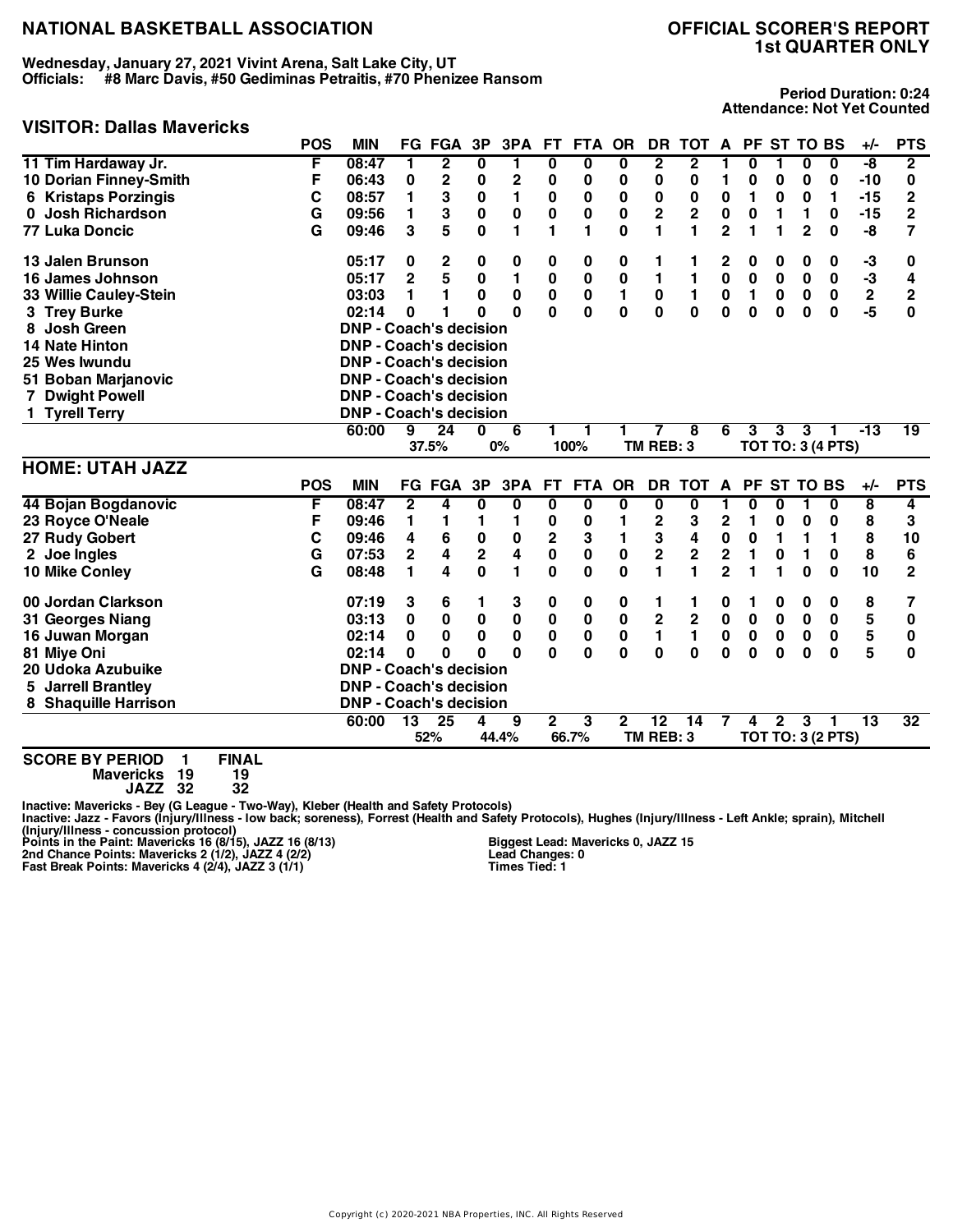**Wednesday, January 27, 2021 Vivint Arena, Salt Lake City, UT Officials: #8 Marc Davis, #50 Gediminas Petraitis, #70 Phenizee Ransom**

# **VISITOR: Dallas Mavericks**

**Period Duration: 0:27 Attendance: Not Yet Counted**

|                                      | <b>POS</b> | <b>MIN</b>                    |                 | FG FGA                  | 3P             | 3PA                     | FT.            | <b>FTA</b>              | <b>OR</b>               |                         | DR TOT A        |                         |                | PF ST TO BS  |              |                          | +/-                     | <b>PTS</b>      |
|--------------------------------------|------------|-------------------------------|-----------------|-------------------------|----------------|-------------------------|----------------|-------------------------|-------------------------|-------------------------|-----------------|-------------------------|----------------|--------------|--------------|--------------------------|-------------------------|-----------------|
| 11 Tim Hardaway Jr.                  | F          | 09:14                         | 3               | 4                       | 3              | 3                       | 3              | 3                       | 0                       | 0                       | 0               | 0                       | 0              | 0            | 1            | 0                        | $-4$                    | 12              |
| 10 Dorian Finney-Smith               | F          | 05:18                         | 0               | 2                       | $\bf{0}$       | 1                       | 0              | 0                       | 0                       | 0                       | 0               | 0                       | 1              | 0            | 0            | 0                        | $-7$                    | 0               |
| <b>6 Kristaps Porzingis</b>          | C          | 05:14                         | $\overline{2}$  | $\mathbf 2$             | 1              | 1                       | $\pmb{0}$      | $\bf{0}$                | $\pmb{0}$               | 1                       | 1               | 0                       | 0              | $\bf{0}$     | 0            | 1                        | $-14$                   | 5               |
| Josh Richardson<br>0                 | G          | 01:39                         | 1               | $\mathbf 2$             | $\pmb{0}$      | $\pmb{0}$               | $\pmb{0}$      | $\bf{0}$                | 0                       | 0                       | 0               | $\pmb{0}$               | $\pmb{0}$      | $\bf{0}$     | $\bf{0}$     | 0                        | $-1$                    | $\overline{2}$  |
| <b>77 Luka Doncic</b>                | G          | 08:21                         | $\overline{2}$  | 6                       | 1              | 3                       | 0              | 0                       | $\bf{0}$                | 0                       | $\bf{0}$        | 1                       | $\bf{0}$       | $\bf{0}$     | $\bf{0}$     | $\bf{0}$                 | $-2$                    | 5               |
| 13 Jalen Brunson                     |            | 05:14                         | 0               | 1.                      | 0              | 0                       | 0              | 0                       | 0                       | 1                       | 1               |                         | 0              | 0            | 1            | 0                        | $-14$                   | 0               |
| 16 James Johnson                     |            | 06:42                         | 1               | 3                       | 0              | $\overline{\mathbf{c}}$ | 0              | $\bf{0}$                | 0                       | $\overline{\mathbf{c}}$ | $\overline{2}$  | $\overline{\mathbf{c}}$ | $\overline{2}$ | 1            | $\bf{0}$     | $\mathbf{2}$             | -1                      | $\overline{2}$  |
| 33 Willie Cauley-Stein               |            | 00:00                         | 0               | 0                       | 0              | 0                       | $\bf{0}$       | 0                       | 0                       | 0                       | 0               | 0                       | 0              | 0            | 0            | 0                        | 0                       | 0               |
| 3 Trey Burke                         |            | 07:53                         | 1               | 1                       | 1              | 1                       | 0              | $\bf{0}$                | 0                       | 0                       | 0               | $\mathbf 2$             | 0              | $\bf{0}$     | $\bf{0}$     | 0                        | 3                       | 3               |
| 25 Wes Iwundu                        |            | 03:39                         | 0               | 0                       | $\mathbf{0}$   | 0                       | $\bf{0}$       | 0                       | 0                       | $\mathbf 0$             | 0               | $\mathbf 0$             | 0              | 0            | $\bf{0}$     | 0                        | -6                      | $\bf{0}$        |
| <b>Dwight Powell</b>                 |            | 06:46                         | 0               | 0                       | O              | $\Omega$                | 0              | $\bf{0}$                | $\bf{0}$                | 0                       | $\Omega$        | 1                       | 1              | $\bf{0}$     | 0            | 0                        | 6                       | 0               |
| <b>Josh Green</b><br>8               |            | <b>DNP - Coach's decision</b> |                 |                         |                |                         |                |                         |                         |                         |                 |                         |                |              |              |                          |                         |                 |
| <b>14 Nate Hinton</b>                |            | <b>DNP - Coach's decision</b> |                 |                         |                |                         |                |                         |                         |                         |                 |                         |                |              |              |                          |                         |                 |
| 51 Boban Marjanovic                  |            | <b>DNP - Coach's decision</b> |                 |                         |                |                         |                |                         |                         |                         |                 |                         |                |              |              |                          |                         |                 |
| 1 Tyrell Terry                       |            | <b>DNP - Coach's decision</b> |                 |                         |                |                         |                |                         |                         |                         |                 |                         |                |              |              |                          |                         |                 |
|                                      |            | 60:00                         | 10              | $\overline{21}$         | 6              | $\overline{11}$         | 3              | 3                       | 0                       | 4                       | 4               | 7                       | 4              | 1            | $\mathbf{2}$ | 3                        | -8                      | 29              |
|                                      |            |                               |                 | 47.6%                   |                | 54.5%                   |                | 100%                    |                         | <b>TM REB: 2</b>        |                 |                         |                |              |              | <b>TOT TO: 2 (6 PTS)</b> |                         |                 |
| <b>HOME: UTAH JAZZ</b>               |            |                               |                 |                         |                |                         |                |                         |                         |                         |                 |                         |                |              |              |                          |                         |                 |
|                                      | <b>POS</b> | <b>MIN</b>                    |                 | <b>FG FGA</b>           | 3P             | 3PA                     | <b>FT</b>      | <b>FTA</b>              | <b>OR</b>               | DR                      | <b>TOT</b>      | $\mathbf{A}$            |                | PF ST TO BS  |              |                          | +/-                     | <b>PTS</b>      |
| 44 Bojan Bogdanovic                  | F          | 07:41                         | 0               | 1                       | 0              | 0                       | 0              | 1                       | $\overline{\mathbf{0}}$ | 0                       | 0               | 0                       | 0              | 0            | 0            | 0                        | 0                       | 0               |
| 23 Royce O'Neale                     | F          | 08:21                         | 0               | $\mathbf 2$             | 0              | 1                       | 0              | 0                       | 0                       | 0                       | 0               | 1                       | 0              | 0            | 0            | 0                        | 2                       | 0               |
| 27 Rudy Gobert                       | С          | 08:21                         | 4               | 5                       | $\bf{0}$       | 0                       | $\overline{2}$ | 4                       | 4                       | 5                       | 9               | $\blacksquare$          | 0              | $\bf{0}$     | $\bf{0}$     | 0                        | $\overline{\mathbf{2}}$ | 10              |
| 2 Joe Ingles                         | G          | 08:21                         | 3               | 5                       | 3              | 4                       | $\mathbf 0$    | 0                       | 0                       | 1                       | $\blacksquare$  | $\mathbf 2$             | 0              | 0            | $\bf{0}$     | $\bf{0}$                 | $\overline{2}$          | 9               |
| 10 Mike Conley                       | G          | 05:14                         | 0               | 1.                      | $\mathbf 0$    | $\mathbf 0$             | $\mathbf 0$    | 0                       | 1                       | 0                       | 1               | $\overline{2}$          | 1              | 1            | 1            | $\bf{0}$                 | 14                      | 0               |
| 00 Jordan Clarkson                   |            | 10:25                         | 5               | 8                       | 2              | 4                       | 3              | 3                       | 1                       | 2                       | 3               | 0                       | 1              | 1            | 2            | 1                        | 0                       | 15              |
| 31 Georges Niang                     |            | 04:19                         | 1               | $\overline{\mathbf{c}}$ | $\blacksquare$ | $\mathbf 2$             | $\pmb{0}$      | $\bf{0}$                | 0                       | 1                       | $\blacksquare$  | $\pmb{0}$               | $\pmb{0}$      | $\bf{0}$     | $\bf{0}$     | $\mathbf{1}$             | 8                       | 3               |
| 16 Juwan Morgan                      |            | 03:39                         | 0               | 0                       | $\bf{0}$       | 0                       | 0              | 0                       | 0                       | $\pmb{0}$               | $\bf{0}$        | $\mathbf{1}$            | 1              | $\bf{0}$     | $\bf{0}$     | $\pmb{0}$                | 6                       | 0               |
| 81 Miye Oni                          |            | 03:39                         | 0               | $\bf{0}$                | O              | $\bf{0}$                | 0              | 0                       | $\bf{0}$                | 1                       | 1               | $\bf{0}$                | 1              | $\bf{0}$     | $\bf{0}$     | $\bf{0}$                 | 6                       | 0               |
| 20 Udoka Azubuike                    |            | <b>DNP - Coach's decision</b> |                 |                         |                |                         |                |                         |                         |                         |                 |                         |                |              |              |                          |                         |                 |
| <b>Jarrell Brantley</b><br>5         |            | <b>DNP - Coach's decision</b> |                 |                         |                |                         |                |                         |                         |                         |                 |                         |                |              |              |                          |                         |                 |
| 8 Shaquille Harrison                 |            | <b>DNP - Coach's decision</b> |                 |                         |                |                         |                |                         |                         |                         |                 |                         |                |              |              |                          |                         |                 |
|                                      |            | 60:00                         | $\overline{13}$ | $\overline{24}$         | 6              | $\overline{11}$         | 5              | $\overline{\mathbf{8}}$ | 6                       | $\overline{10}$         | $\overline{16}$ | 7                       | 4              | $\mathbf{2}$ | 3            | $\mathbf{2}$             | 8                       | $\overline{37}$ |
|                                      |            |                               |                 | 54.2%                   |                | 54.5%                   |                | 62.5%                   |                         | TM REB: 3               |                 |                         |                |              |              | <b>TOT TO: 3 (3 PTS)</b> |                         |                 |
| SCORE BY PERIOD<br><b>FINAI</b><br>2 |            |                               |                 |                         |                |                         |                |                         |                         |                         |                 |                         |                |              |              |                          |                         |                 |

**SCORE BY PERIOD 2 FINAL Mavericks 29 29**

**JAZZ 37 37**

Inactive: Mavericks - Bey (G League - Two-Way), Kleber (Health and Safety Protocols)<br>Inactive: Jazz - Favors (Injury/Illness - Iow back; soreness), Forrest (Health and Safety Protocols), Hughes (Injury/Illness - Left Ankle

**Biggest Lead: Mavericks 0, JAZZ 21 Lead Changes: 0 Times Tied: 0**

**Technical fouls - Individual Mavericks (1): Powell 5:05 2nd JAZZ (0): NONE**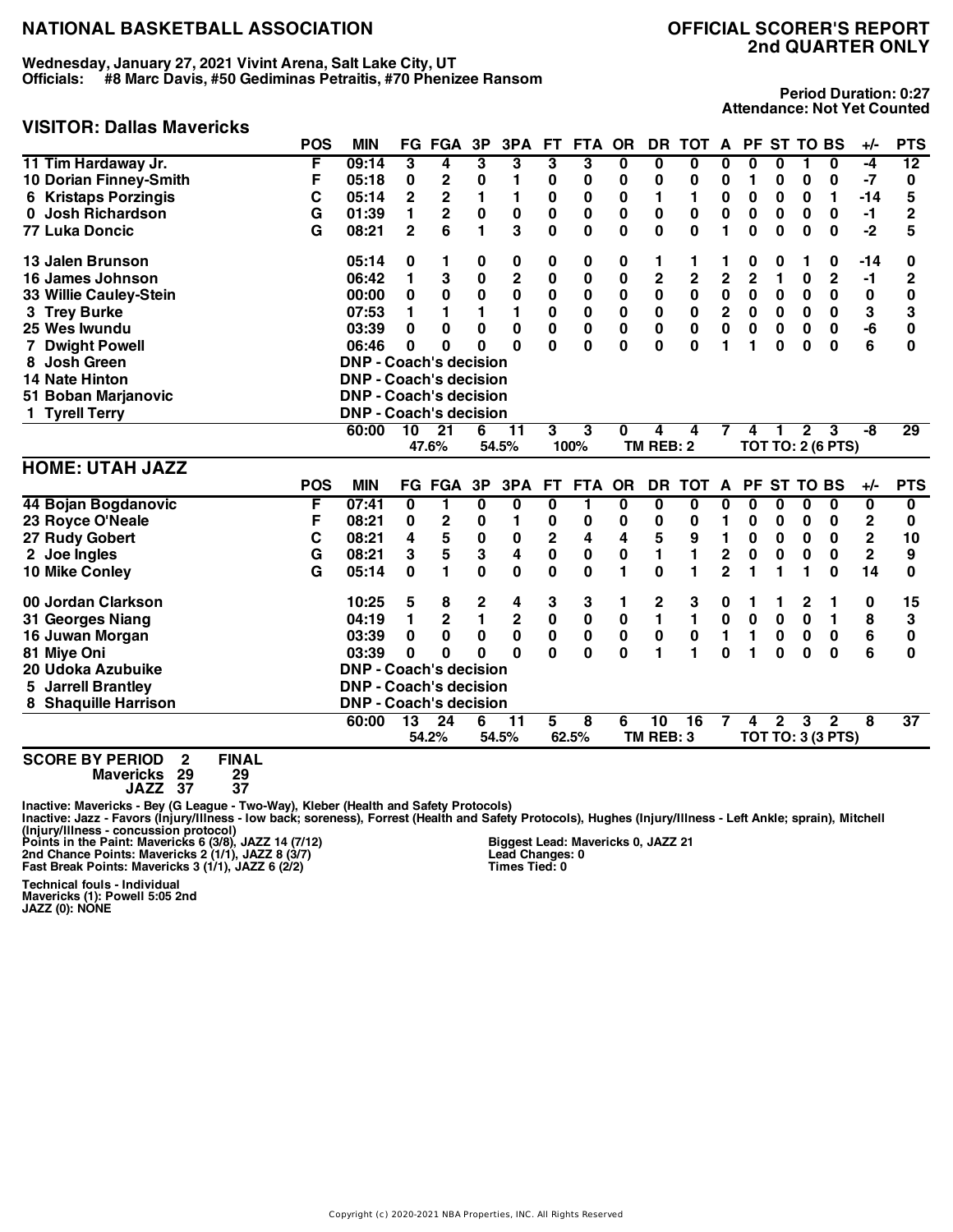**Wednesday, January 27, 2021 Vivint Arena, Salt Lake City, UT Officials: #8 Marc Davis, #50 Gediminas Petraitis, #70 Phenizee Ransom**

# **FIRST HALF**

#### **Period Duration: 0:54 Attendance: Not Yet Counted**

| <b>VISITOR: Dallas Mavericks</b>                                            |                    |                               |                 |                |                |                 |              |                 |              |                         |                         |                |                |                |                |                           |                         |                |
|-----------------------------------------------------------------------------|--------------------|-------------------------------|-----------------|----------------|----------------|-----------------|--------------|-----------------|--------------|-------------------------|-------------------------|----------------|----------------|----------------|----------------|---------------------------|-------------------------|----------------|
|                                                                             | <b>POS</b>         | <b>MIN</b>                    |                 | <b>FG FGA</b>  | 3P             | 3PA             | <b>FT</b>    | <b>FTA</b>      | <b>OR</b>    | DR                      | <b>TOT</b>              | A              |                |                | PF ST TO BS    |                           | +/-                     | <b>PTS</b>     |
| 11 Tim Hardaway Jr.                                                         | F                  | 18:01                         | 4               | 6              | 3              | 4               | 3            | 3               | 0            | $\overline{\mathbf{2}}$ | $\overline{\mathbf{2}}$ | 1              | 0              | 1              | 1              | 0                         | -12                     | 14             |
| 10 Dorian Finney-Smith                                                      | F                  | 12:01                         | 0               | 4              | 0              | 3               | 0            | 0               | 0            | 0                       | 0                       | 1              | 1              | 0              | 0              | 0                         | -17                     | 0              |
| <b>6 Kristaps Porzingis</b>                                                 | C                  | 14:11                         | 3               | 5              | 1              | $\overline{2}$  | $\mathbf 0$  | $\mathbf 0$     | $\mathbf 0$  | 1                       | 1                       | $\bf{0}$       | 1              | 0              | $\bf{0}$       | $\overline{2}$            | $-29$                   | 7              |
| 0 Josh Richardson                                                           | G                  | 11:35                         | $\overline{2}$  | 5              | $\mathbf 0$    | $\pmb{0}$       | 0            | $\bf{0}$        | 0            | 2                       | $\overline{2}$          | 0              | 0              | 1              | 1              | 0                         | $-16$                   | 4              |
| <b>77 Luka Doncic</b>                                                       | G                  | 18:07                         | 5               | 11             | $\blacksquare$ | 4               | 1            | 1               | $\bf{0}$     | $\mathbf{1}$            | 1                       | 3              | 1              | 1              | $\overline{2}$ | $\bf{0}$                  | $-10$                   | 12             |
| 13 Jalen Brunson                                                            |                    | 10:31                         | 0               | 3              | 0              | 0               | 0            | 0               | 0            | 2                       | $\overline{\mathbf{c}}$ | 3              | 0              | 0              | 1              | 0                         | -17                     | 0              |
| 16 James Johnson                                                            |                    | 11:59                         | 3               | 8              | $\bf{0}$       | 3               | 0            | $\bf{0}$        | $\bf{0}$     | 3                       | 3                       | $\overline{2}$ | $\overline{2}$ | 1              | 0              | $\mathbf 2$               | $-4$                    | 6              |
| 33 Willie Cauley-Stein                                                      |                    | 03:03                         | 1               | $\blacksquare$ | $\bf{0}$       | $\pmb{0}$       | $\mathbf 0$  | $\bf{0}$        | 1            | $\pmb{0}$               | $\blacksquare$          | $\mathbf 0$    | 1              | 0              | $\bf{0}$       | $\mathbf 0$               | $\mathbf 2$             | $\overline{2}$ |
| 3 Trey Burke                                                                |                    | 10:07                         | 1               | $\mathbf 2$    | 1              | 1               | 0            | $\bf{0}$        | 0            | 0                       | $\mathbf 0$             | $\mathbf 2$    | 0              | 0              | 0              | 0                         | $-2$                    | 3              |
| 25 Wes Iwundu                                                               |                    | 03:39                         | 0               | 0              | $\mathbf 0$    | $\bf{0}$        | 0            | $\bf{0}$        | 0            | 0                       | $\bf{0}$                | $\mathbf 0$    | 0              | $\bf{0}$       | $\bf{0}$       | 0                         | -6                      | $\bf{0}$       |
| $\overline{7}$<br><b>Dwight Powell</b>                                      |                    | 06:46                         | 0               | 0              | 0              | $\bf{0}$        | 0            | 0               | 0            | 0                       | $\bf{0}$                | 1              | 1              | $\bf{0}$       | 0              | 0                         | 6                       | 0              |
| 8 Josh Green                                                                |                    | <b>DNP - Coach's decision</b> |                 |                |                |                 |              |                 |              |                         |                         |                |                |                |                |                           |                         |                |
| <b>14 Nate Hinton</b>                                                       |                    | <b>DNP - Coach's decision</b> |                 |                |                |                 |              |                 |              |                         |                         |                |                |                |                |                           |                         |                |
| 51 Boban Marjanovic                                                         |                    | <b>DNP - Coach's decision</b> |                 |                |                |                 |              |                 |              |                         |                         |                |                |                |                |                           |                         |                |
| 1 Tyrell Terry                                                              |                    | <b>DNP - Coach's decision</b> |                 |                |                |                 |              |                 |              |                         |                         |                |                |                |                |                           |                         |                |
|                                                                             |                    | 120:00                        | $\overline{19}$ | 45             | 6              | 17              | 4            | 4               | 1            | 11                      | $\overline{12}$         | 13             | 7              | 4              | 5              | 4                         | $-21$                   | 48             |
|                                                                             |                    |                               |                 | 42.2%          |                | 35.3%           |              | 100%            |              | TM REB: 5               |                         |                |                |                |                | <b>TOT TO: 5 (10 PTS)</b> |                         |                |
| <b>HOME: UTAH JAZZ</b>                                                      |                    |                               |                 |                |                |                 |              |                 |              |                         |                         |                |                |                |                |                           |                         |                |
|                                                                             | <b>POS</b>         | <b>MIN</b>                    |                 | <b>FG FGA</b>  | 3P             | 3PA             | <b>FT</b>    | <b>FTA</b>      | OR           | DR                      | <b>TOT</b>              | A              |                |                | PF ST TO BS    |                           | $+/-$                   | <b>PTS</b>     |
| 44 Bojan Bogdanovic                                                         | F                  | 16:28                         | $\mathbf{2}$    | 5              | $\mathbf{0}$   | $\bf{0}$        | 0            | $\mathbf{1}$    | 0            | $\bf{0}$                | $\mathbf{0}$            | 1              | 0              | $\bf{0}$       | 1              | $\bf{0}$                  | $\overline{\mathbf{8}}$ | 4              |
| 23 Royce O'Neale                                                            | F                  | 18:07                         | 1               | 3              | 1              | $\mathbf{2}$    | 0            | 0               | 1            | $\mathbf{2}$            | 3                       | 3              | 1              | 0              | 0              | 0                         | 10                      | 3              |
| 27 Rudy Gobert                                                              | C                  | 18:07                         | 8               | 11             | 0              | 0               | 4            | 7               | 5            | 8                       | 13                      | 1              | 0              | 1              | 1              | 1                         | 10                      | 20             |
| 2 Joe Ingles                                                                | G                  | 16:14                         | 5               | 9              | 5              | 8               | 0            | $\bf{0}$        | $\bf{0}$     | 3                       | 3                       | 4              | 1              | 0              | 1              | 0                         | 10                      | 15             |
| 10 Mike Conley                                                              | G                  | 14:02                         | 1               | 5              | $\mathbf{0}$   | 1               | $\mathbf{0}$ | $\mathbf{0}$    | 1            | 1                       | $\overline{2}$          | 4              | $\overline{2}$ | $\overline{2}$ | 1              | $\bf{0}$                  | 24                      | $\mathbf{2}$   |
| 00 Jordan Clarkson                                                          |                    | 17:44                         | 8               | 14             | 3              | 7               | 3            | 3               | 1            | 3                       | 4                       | 0              | 2              | 1              | 2              | 1                         | 8                       | 22             |
| 31 Georges Niang                                                            |                    | 07:32                         | 1               | $\mathbf 2$    | 1              | $\mathbf 2$     | 0            | $\bf{0}$        | $\bf{0}$     | 3                       | 3                       | $\mathbf 0$    | $\mathbf 0$    | $\bf{0}$       | 0              | 1                         | 13                      | 3              |
| 16 Juwan Morgan                                                             |                    | 05:53                         | 0               | 0              | 0              | 0               | 0            | $\bf{0}$        | $\mathbf 0$  | 1                       | $\mathbf{1}$            | 1              | 1              | 0              | 0              | $\bf{0}$                  | 11                      | 0              |
| 81 Miye Oni                                                                 |                    | 05:53                         | 0               | 0              | 0              | $\Omega$        | $\Omega$     | $\mathbf{0}$    | $\mathbf{0}$ | 1                       | 1                       | $\bf{0}$       | 1              | $\bf{0}$       | $\bf{0}$       | $\bf{0}$                  | 11                      | 0              |
| 20 Udoka Azubuike                                                           |                    | <b>DNP - Coach's decision</b> |                 |                |                |                 |              |                 |              |                         |                         |                |                |                |                |                           |                         |                |
| <b>Jarrell Brantley</b><br>5.                                               |                    | <b>DNP - Coach's decision</b> |                 |                |                |                 |              |                 |              |                         |                         |                |                |                |                |                           |                         |                |
| 8 Shaquille Harrison                                                        |                    | <b>DNP - Coach's decision</b> |                 |                |                |                 |              |                 |              |                         |                         |                |                |                |                |                           |                         |                |
|                                                                             |                    | 120:00                        | 26              | 49             | 10             | $\overline{20}$ | 7            | $\overline{11}$ | 8            | $\overline{22}$         | 30                      | 14             | 8              | 4              | 6              | 3                         | $\overline{21}$         | 69             |
|                                                                             |                    |                               |                 | 53.1%          |                | 50%             |              | 63.6%           |              | TM REB: 6               |                         |                |                |                |                | <b>TOT TO: 6 (5 PTS)</b>  |                         |                |
| <b>SCORE BY PERIOD</b><br>$\mathbf{2}$<br>1<br>19<br>29<br><b>Mavericks</b> | <b>FINAL</b><br>48 |                               |                 |                |                |                 |              |                 |              |                         |                         |                |                |                |                |                           |                         |                |

**JAZZ 32 37 69**

Inactive: Mavericks - Bey (G League - Two-Way), Kleber (Health and Safety Protocols)<br>Inactive: Jazz - Favors (Injury/Illness - Iow back; soreness), Forrest (Health and Safety Protocols), Hughes (Injury/Illness - Left Ankle

**Biggest Lead: Mavericks 0, JAZZ 21 Lead Changes: 0 Times Tied: 1**

**Technical fouls - Individual Mavericks (1): Powell 5:05 2nd JAZZ (0): NONE**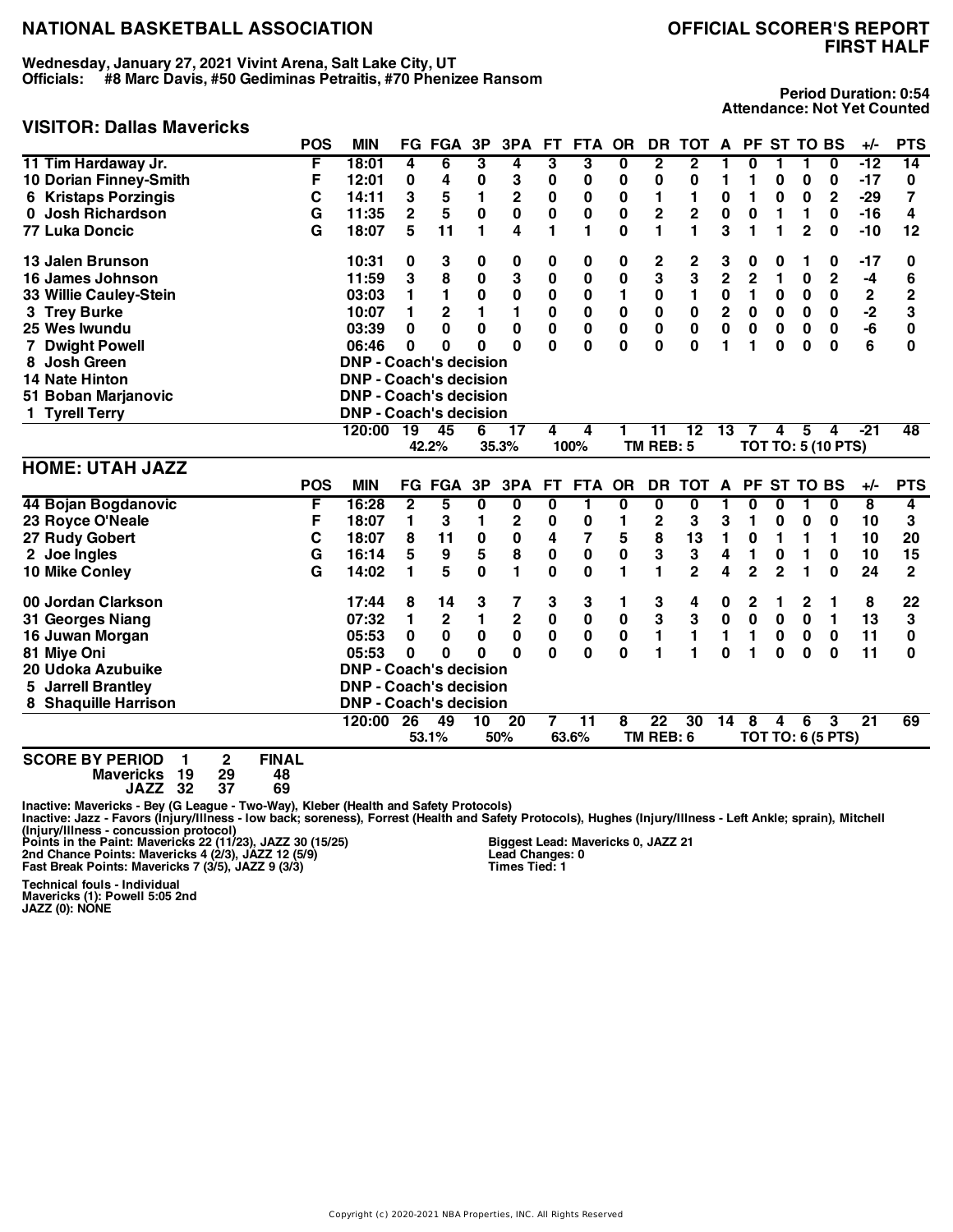**Wednesday, January 27, 2021 Vivint Arena, Salt Lake City, UT Officials: #8 Marc Davis, #50 Gediminas Petraitis, #70 Phenizee Ransom**

# **VISITOR: Dallas Mavericks**

# **3rd QUARTER ONLY**

**Period Duration: 0:25 Attendance: Not Yet Counted**

| VII. DUNUJ MUVUIVNJ                         |            |                               |                 |                         |                         |                |                         |                         |                         |             |                         |                |                         |                  |                |                          |             |                 |
|---------------------------------------------|------------|-------------------------------|-----------------|-------------------------|-------------------------|----------------|-------------------------|-------------------------|-------------------------|-------------|-------------------------|----------------|-------------------------|------------------|----------------|--------------------------|-------------|-----------------|
|                                             | <b>POS</b> | <b>MIN</b>                    |                 | <b>FG FGA</b>           | 3P                      | 3PA            | <b>FT</b>               | <b>FTA</b>              | <b>OR</b>               |             | DR TOT A                |                |                         | PF ST TO BS      |                |                          | +/-         | <b>PTS</b>      |
| 11 Tim Hardaway Jr.                         | F          | 11:26                         | $\overline{2}$  | 3                       | 1                       | 1              | 0                       | $\overline{\mathbf{0}}$ | 0                       | 1           | 1                       | 1              | $\overline{\mathbf{0}}$ | 0                | $\bf{0}$       | $\bf{0}$                 | -1          | $\overline{5}$  |
| 10 Dorian Finney-Smith                      | F          | 07:10                         | 1               | 3                       | 1                       | $\mathbf 2$    | 0                       | $\bf{0}$                | $\mathbf 2$             | $\pmb{0}$   | $\overline{\mathbf{c}}$ | 1              | 0                       | 0                | 0              | 0                        | $-1$        | 3               |
| <b>6 Kristaps Porzingis</b>                 | C          | 07:10                         | 1               | 4                       | 1                       | $\mathbf 2$    | $\bf{0}$                | 0                       | $\bf{0}$                | 2           | $\overline{2}$          | $\pmb{0}$      | $\overline{\mathbf{c}}$ | $\bf{0}$         | $\bf{0}$       | $\bf{0}$                 | $-1$        | 3               |
| 0 Josh Richardson                           | G          | 07:10                         | 1               | 2                       | 0                       | $\blacksquare$ | 0                       | 0                       | $\bf{0}$                | 0           | $\bf{0}$                | $\pmb{0}$      | 1                       | 0                | $\bf{0}$       | 0                        | $-1$        | $\mathbf{2}$    |
| <b>77 Luka Doncic</b>                       | G          | 11:26                         | $\overline{7}$  | 10                      | 1                       | $\overline{2}$ | 0                       | 0                       | $\bf{0}$                | 1           | 1                       | $\overline{2}$ | 0                       | $\bf{0}$         | $\overline{2}$ | $\bf{0}$                 | $-1$        | 15              |
| 13 Jalen Brunson                            |            | 05:24                         | 1               | 2                       | 0                       | 1              | 0                       | 0                       | 0                       | 1           | 1                       | 0              | 1                       | 0                | 0              | 0                        | 0           | 2               |
| 16 James Johnson                            |            | 04:50                         | $\bf{0}$        | 0                       | $\bf{0}$                | $\bf{0}$       | 0                       | $\bf{0}$                | $\bf{0}$                | 0           | $\bf{0}$                | 1              | $\mathbf 0$             | 0                | $\bf{0}$       | 0                        | 0           | 0               |
| 33 Willie Cauley-Stein                      |            | 00:00                         | 0               | 0                       | 0                       | 0              | 0                       | 0                       | 0                       | 0           | $\bf{0}$                | 0              | 0                       | 0                | $\bf{0}$       | 0                        | 0           | 0               |
| 3 Trey Burke                                |            | 00:34                         | $\bf{0}$        | $\bf{0}$                | 0                       | 0              | 0                       | $\bf{0}$                | $\bf{0}$                | $\mathbf 0$ | $\bf{0}$                | $\mathbf 0$    | $\mathbf 0$             | $\bf{0}$         | $\bf{0}$       | 0                        | 0           | 0               |
| 25 Wes Iwundu                               |            | 00:00                         | $\bf{0}$        | 0                       | 0                       | $\mathbf 0$    | 0                       | $\mathbf 0$             | $\mathbf 0$             | $\mathbf 0$ | $\bf{0}$                | $\mathbf 0$    | $\mathbf 0$             | $\bf{0}$         | $\bf{0}$       | $\bf{0}$                 | $\mathbf 0$ | $\bf{0}$        |
| <b>Dwight Powell</b>                        |            | 04:50                         | 0               | 0                       | U                       | <sup>0</sup>   | O                       | $\Omega$                | $\bf{0}$                | 3           | 3                       | $\bf{0}$       | 0                       | $\bf{0}$         | 0              | 1                        | $\bf{0}$    | 0               |
| Josh Green<br>8                             |            | <b>DNP - Coach's decision</b> |                 |                         |                         |                |                         |                         |                         |             |                         |                |                         |                  |                |                          |             |                 |
| <b>14 Nate Hinton</b>                       |            | <b>DNP - Coach's decision</b> |                 |                         |                         |                |                         |                         |                         |             |                         |                |                         |                  |                |                          |             |                 |
| 51 Boban Marjanovic                         |            | <b>DNP - Coach's decision</b> |                 |                         |                         |                |                         |                         |                         |             |                         |                |                         |                  |                |                          |             |                 |
| 1 Tyrell Terry                              |            | <b>DNP - Coach's decision</b> |                 |                         |                         |                |                         |                         |                         |             |                         |                |                         |                  |                |                          |             |                 |
|                                             |            | 60:00                         | $\overline{13}$ | $\overline{24}$         | 4                       | 9              | 0                       | 0                       | $\mathbf{2}$            | 8           | 10                      | 5              | 4                       | $\bf{0}$         | $\mathbf{2}$   |                          | -1          | 30              |
|                                             |            |                               |                 | 54.2%                   |                         | 44.4%          |                         | 0%                      |                         | TM REB: 0   |                         |                |                         |                  |                | <b>TOT TO: 2 (2 PTS)</b> |             |                 |
| <b>HOME: UTAH JAZZ</b>                      |            |                               |                 |                         |                         |                |                         |                         |                         |             |                         |                |                         |                  |                |                          |             |                 |
|                                             | <b>POS</b> | <b>MIN</b>                    |                 | <b>FG FGA</b>           | 3P                      | 3PA            | <b>FT</b>               | <b>FTA</b>              | <b>OR</b>               |             | DR TOT A                |                |                         | PF ST TO BS      |                |                          | +/-         | <b>PTS</b>      |
| 44 Bojan Bogdanovic                         | F          | 11:26                         | 0               | $\overline{\mathbf{2}}$ | $\mathbf 0$             | 1              | $\overline{\mathbf{0}}$ | $\bf{0}$                | $\overline{\mathbf{0}}$ | 1           | 1                       | 0              | 0                       | 0                | $\bf{0}$       | 0                        | ī           | 0               |
| 23 Royce O'Neale                            | F          | 11:26                         | $\overline{2}$  | 3                       | 0                       | 1              | $\mathbf 0$             | $\bf{0}$                | $\bf{0}$                | 1           | 1                       | 0              | $\overline{2}$          | 1                | 0              | 0                        | 1           | 4               |
| 27 Rudy Gobert                              | C          | 11:26                         | 3               | 5                       | 0                       | 0              | 3                       | 4                       | $\pmb{0}$               | 3           | ${\bf 3}$               | 0              | 1                       | 1                | 1              | 0                        | 1           | 9               |
| 2 Joe Ingles                                | G          | 08:40                         | $\overline{2}$  | $\overline{2}$          | $\overline{\mathbf{c}}$ | $\mathbf 2$    | $\pmb{0}$               | 0                       | $\bf{0}$                | 1           | 1                       | 4              | 0                       | $\bf{0}$         | 0              | $\bf{0}$                 | 1           | 6               |
| 10 Mike Conley                              | G          | 08:12                         | 1               | 3                       | 1                       | 3              | $\overline{2}$          | $\overline{2}$          | $\bf{0}$                | 0           | $\mathbf{0}$            | $\overline{2}$ | $\bf{0}$                | $\bf{0}$         | 1              | $\Omega$                 | $-4$        | 5               |
| 00 Jordan Clarkson                          |            | 07:08                         | 2               | 2                       |                         |                | 2                       | 2                       | 0                       | 1           | 1                       | 0              | 0                       | 0                | 0              | 0                        | 5           | 7               |
| 31 Georges Niang                            |            | 00:34                         | 0               | 1                       | 0                       | 1              | $\pmb{0}$               | $\bf{0}$                | 0                       | 0           | $\pmb{0}$               | 0              | 0                       | $\boldsymbol{0}$ | $\bf{0}$       | $\bf{0}$                 | $\pmb{0}$   | $\bf{0}$        |
| 16 Juwan Morgan                             |            | 00:34                         | 0               | $\bf{0}$                | 0                       | 0              | $\pmb{0}$               | $\pmb{0}$               | $\pmb{0}$               | $\mathbf 0$ | $\bf{0}$                | 0              | 0                       | $\mathbf 0$      | $\bf{0}$       | 0                        | 0           | 0               |
| 81 Miye Oni                                 |            | 00:34                         | 0               | 0                       | O                       | $\Omega$       | $\mathbf{0}$            | $\bf{0}$                | $\bf{0}$                | 1           | 1                       | $\bf{0}$       | $\bf{0}$                | $\bf{0}$         | $\bf{0}$       | $\bf{0}$                 | $\bf{0}$    | $\bf{0}$        |
| 20 Udoka Azubuike                           |            | <b>DNP - Coach's decision</b> |                 |                         |                         |                |                         |                         |                         |             |                         |                |                         |                  |                |                          |             |                 |
| <b>Jarrell Brantley</b>                     |            | <b>DNP - Coach's decision</b> |                 |                         |                         |                |                         |                         |                         |             |                         |                |                         |                  |                |                          |             |                 |
| 8 Shaquille Harrison                        |            | <b>DNP - Coach's decision</b> |                 |                         |                         |                |                         |                         |                         |             |                         |                |                         |                  |                |                          |             |                 |
|                                             |            | 60:00                         | 10              | 18                      | 4                       | 9              | 7                       | 8                       | 0                       | 8           | 8                       | 6              | 3                       | $\overline{2}$   | $\mathbf{2}$   | $\bf{0}$                 | 1           | $\overline{31}$ |
|                                             |            |                               |                 | 55.6%                   |                         | 44.4%          |                         | 87.5%                   |                         | TM REB: 2   |                         |                |                         |                  |                | <b>TOT TO: 2 (4 PTS)</b> |             |                 |
| <b>SCORE BY PERIOD</b><br><b>FINAL</b><br>3 |            |                               |                 |                         |                         |                |                         |                         |                         |             |                         |                |                         |                  |                |                          |             |                 |

**Mavericks 30 30**

**JAZZ 31 31**

Inactive: Mavericks - Bey (G League - Two-Way), Kleber (Health and Safety Protocols)<br>Inactive: Jazz - Favors (Injury/Illness - Iow back; soreness), Forrest (Health and Safety Protocols), Hughes (Injury/Illness - Left Ankle

**Biggest Lead: Mavericks 0, JAZZ 25 Lead Changes: 0 Times Tied: 0**

**Technical fouls - Individual Mavericks (1): Hardaway Jr. 12:00 3rd JAZZ (1): O'Neale 12:00 3rd**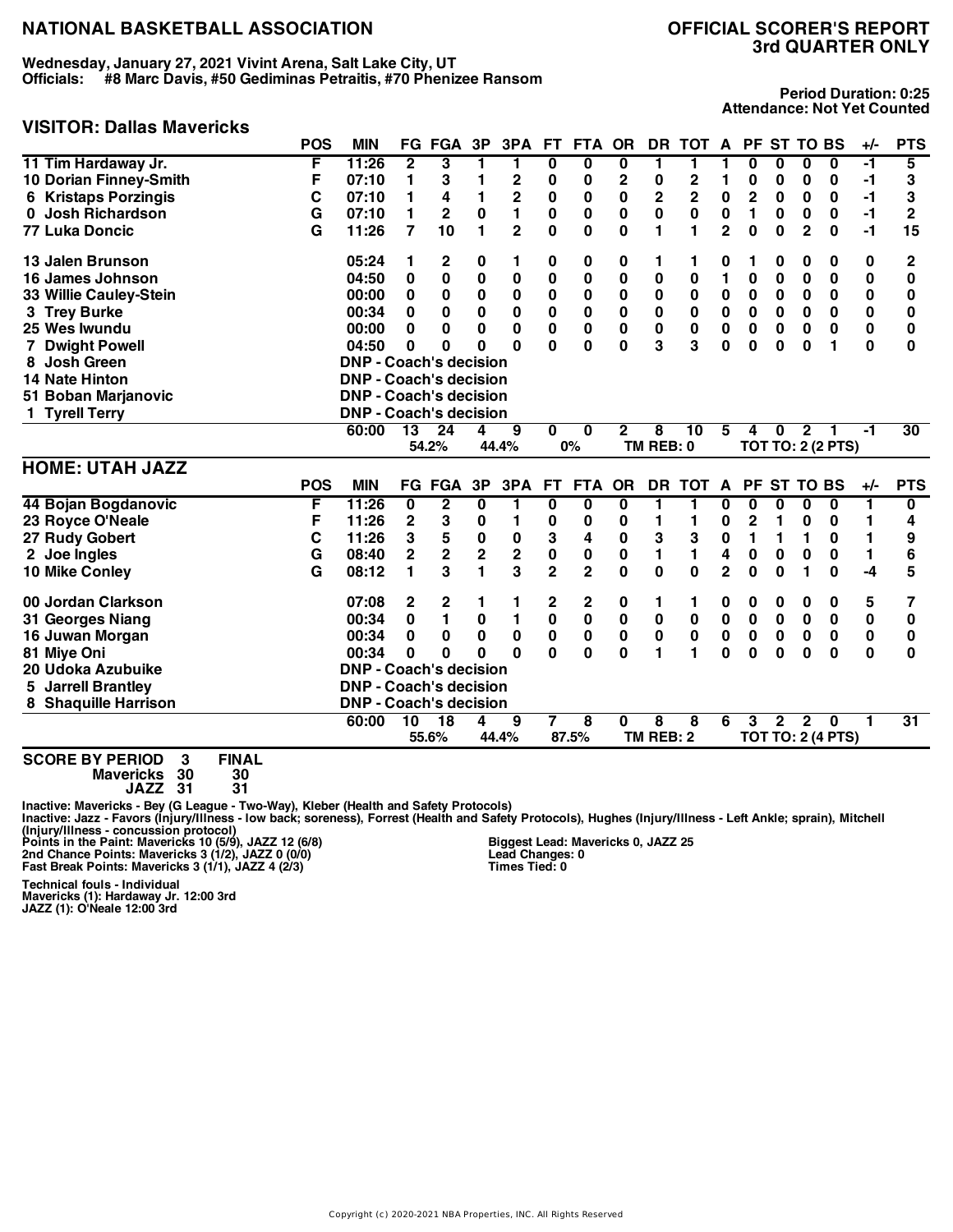**Wednesday, January 27, 2021 Vivint Arena, Salt Lake City, UT Officials: #8 Marc Davis, #50 Gediminas Petraitis, #70 Phenizee Ransom**

## **VISITOR: Dallas Mavericks**

**Period Duration: 1:35 Attendance: Not Yet Counted**

|                                                                                                                              | <b>POS</b>                     | <b>MIN</b>                    |                | FG FGA       | 3P             | 3PA      | <b>FT</b>      | <b>FTA</b>      | <b>OR</b>               | DR                      | <b>TOT</b>      | A               |                         |                | PF ST TO BS     |                          | +/-             | <b>PTS</b>     |
|------------------------------------------------------------------------------------------------------------------------------|--------------------------------|-------------------------------|----------------|--------------|----------------|----------|----------------|-----------------|-------------------------|-------------------------|-----------------|-----------------|-------------------------|----------------|-----------------|--------------------------|-----------------|----------------|
| 11 Tim Hardaway Jr.                                                                                                          | F                              | 29:27                         | 6              | 9            | 4              | 5        | 3              | 3               | $\overline{\mathbf{0}}$ | 3                       | 3               | 2               | $\overline{\mathbf{0}}$ | 1              | 1               | $\bf{0}$                 | $-13$           | 19             |
| 10 Dorian Finney-Smith                                                                                                       | F                              | 19:11                         | 1              | 7            | 1              | 5        | 0              | 0               | 2                       | 0                       | 2               | 2               | 1                       | 0              | 0               | 0                        | $-18$           | 3              |
| <b>6 Kristaps Porzingis</b>                                                                                                  | C                              | 21:21                         | 4              | 9            | $\overline{2}$ | 4        | 0              | 0               | $\bf{0}$                | 3                       | 3               | $\mathbf 0$     | 3                       | 0              | 0               | $\mathbf 2$              | $-30$           | 10             |
| <b>Josh Richardson</b><br>0                                                                                                  | G                              | 18:45                         | 3              | 7            | 0              | 1        | $\mathbf 0$    | 0               | $\bf{0}$                | $\overline{\mathbf{c}}$ | 2               | 0               | 1                       | 1              | 1               | $\bf{0}$                 | $-17$           | 6              |
| <b>77 Luka Doncic</b>                                                                                                        | G                              | 29:33                         | 12             | 21           | $\mathbf{2}$   | 6        | 1              | 1               | $\bf{0}$                | $\overline{2}$          | $\overline{2}$  | 5               | 1                       | 1              | 4               | $\bf{0}$                 | $-11$           | 27             |
| 13 Jalen Brunson                                                                                                             |                                | 15:55                         | 1              | 5            | 0              | 1        | 0              | 0               | 0                       | 3                       | 3               | 3               | 1                       | 0              | 1               | 0                        | $-17$           | 2              |
| 16 James Johnson                                                                                                             |                                | 16:49                         | 3              | 8            | 0              | 3        | 0              | 0               | 0                       | 3                       | 3               | 3               | $\overline{2}$          | 1              | 0               | $\mathbf{2}$             | -4              | 6              |
| 33 Willie Cauley-Stein                                                                                                       |                                | 03:03                         | 1              | 1            | 0              | 0        | 0              | 0               | 1                       | 0                       | 1               | 0               | 1                       | 0              | 0               | $\bf{0}$                 | $\mathbf 2$     | $\overline{2}$ |
| 3 Trey Burke                                                                                                                 |                                | 10:41                         | 1              | $\mathbf{2}$ | 1              | 1        | $\mathbf 0$    | 0               | $\bf{0}$                | $\pmb{0}$               | $\bf{0}$        | $\overline{2}$  | 0                       | 0              | $\bf{0}$        | $\bf{0}$                 | $-2$            | 3              |
| 25 Wes Iwundu                                                                                                                |                                | 03:39                         | 0              | 0            | 0              | $\bf{0}$ | $\mathbf 0$    | 0               | $\bf{0}$                | 0                       | $\bf{0}$        | $\mathbf 0$     | 0                       | $\bf{0}$       | 0               | $\bf{0}$                 | -6              | $\bf{0}$       |
| 7 Dwight Powell                                                                                                              |                                | 11:36                         | 0              | 0            | $\Omega$       | $\bf{0}$ | 0              | $\mathbf 0$     | 0                       | 3                       | 3               | 1               | 1                       | $\bf{0}$       | $\bf{0}$        | 1                        | 6               | 0              |
| 8 Josh Green                                                                                                                 |                                | <b>DNP - Coach's decision</b> |                |              |                |          |                |                 |                         |                         |                 |                 |                         |                |                 |                          |                 |                |
| <b>14 Nate Hinton</b>                                                                                                        |                                | <b>DNP - Coach's decision</b> |                |              |                |          |                |                 |                         |                         |                 |                 |                         |                |                 |                          |                 |                |
| 51 Boban Marjanovic                                                                                                          |                                | <b>DNP - Coach's decision</b> |                |              |                |          |                |                 |                         |                         |                 |                 |                         |                |                 |                          |                 |                |
| 1 Tyrell Terry                                                                                                               |                                | <b>DNP - Coach's decision</b> |                |              |                |          |                |                 |                         |                         |                 |                 |                         |                |                 |                          |                 |                |
|                                                                                                                              |                                | 180:00                        | 32             | 69           | 10             | 26       | 4              | 4               | 3                       | $\overline{19}$         | $\overline{22}$ | $\overline{18}$ | $\overline{11}$         | 4              | 7               | 5                        | $-22$           | 78             |
|                                                                                                                              |                                |                               |                | 46.4%        |                | 38.5%    |                | 100%            |                         | TM REB: 5               |                 |                 |                         |                |                 | TOT TO: 7 (12 PTS)       |                 |                |
| <b>HOME: UTAH JAZZ</b>                                                                                                       |                                |                               |                |              |                |          |                |                 |                         |                         |                 |                 |                         |                |                 |                          |                 |                |
|                                                                                                                              | <b>POS</b>                     | <b>MIN</b>                    |                | FG FGA       | 3P             | 3PA      | <b>FT</b>      | <b>FTA</b>      | <b>OR</b>               | DR.                     | TOT A           |                 | <b>PF</b>               |                | <b>ST TO BS</b> |                          | +/-             | <b>PTS</b>     |
| 44 Bojan Bogdanovic                                                                                                          | F                              | 27:54                         | $\mathbf 2$    | 7            | 0              | 1        | 0              | 1               | $\overline{\mathbf{0}}$ | 1                       | 1               | 1               | 0                       | 0              | 1               | 0                        | $\overline{9}$  | 4              |
| 23 Royce O'Neale                                                                                                             | F                              | 29:33                         | 3              | 6            | 1              | 3        | 0              | 0               | 1                       | 3                       | 4               | 3               | 3                       | 1              | $\bf{0}$        | $\bf{0}$                 | 11              | $\overline{ }$ |
| 27 Rudy Gobert                                                                                                               | C                              | 29:33                         | 11             | 16           | 0              | 0        | 7              | 11              | 5                       | 11                      | 16              | 1               | 1                       | $\mathbf{2}$   | $\overline{2}$  | $\mathbf{1}$             | 11              | 29             |
| 2 Joe Ingles                                                                                                                 | G                              | 24:54                         | $\overline{7}$ | 11           | $\overline{7}$ | 10       | $\mathbf 0$    | 0               | 0                       | 4                       | 4               | 8               | 1                       | $\bf{0}$       | 1               | $\bf{0}$                 | 11              | 21             |
| 10 Mike Conley                                                                                                               | G                              | 22:14                         | 2              | 8            | 1              | 4        | $\overline{2}$ | $\overline{2}$  | 1                       | 1                       | $\overline{2}$  | 6               | $\overline{2}$          | $\overline{2}$ | $\overline{2}$  | 0                        | 20              | 7              |
| 00 Jordan Clarkson                                                                                                           |                                | 24:52                         | 10             | 16           | 4              | 8        | 5              | 5               | 1                       | 4                       | 5               | 0               | 2                       | 1              | 2               | 1                        | 13              | 29             |
| 31 Georges Niang                                                                                                             |                                | 08:06                         | 1              | 3            | 1              | 3        | $\pmb{0}$      | $\bf{0}$        | 0                       | 3                       | 3               | $\mathbf 0$     | $\mathbf 0$             | 0              | $\bf{0}$        | 1                        | 13              | 3              |
| 16 Juwan Morgan                                                                                                              |                                | 06:27                         | 0              | 0            | 0              | 0        | $\pmb{0}$      | 0               | 0                       | 1                       | 1               | $\mathbf{1}$    | 1                       | 0              | 0               | $\bf{0}$                 | 11              | 0              |
| 81 Miye Oni                                                                                                                  |                                | 06:27                         | 0              | 0            | O              | O        | 0              | 0               | $\bf{0}$                | $\overline{2}$          | $\overline{2}$  | $\mathbf{0}$    | 1                       | $\bf{0}$       | 0               | $\bf{0}$                 | 11              | 0              |
| 20 Udoka Azubuike                                                                                                            |                                | <b>DNP - Coach's decision</b> |                |              |                |          |                |                 |                         |                         |                 |                 |                         |                |                 |                          |                 |                |
| <b>Jarrell Brantley</b><br>5.                                                                                                |                                | <b>DNP - Coach's decision</b> |                |              |                |          |                |                 |                         |                         |                 |                 |                         |                |                 |                          |                 |                |
| 8 Shaquille Harrison                                                                                                         |                                | <b>DNP - Coach's decision</b> |                |              |                |          |                |                 |                         |                         |                 |                 |                         |                |                 |                          |                 |                |
|                                                                                                                              |                                | 180:00                        | 36             | 67           | 14             | 29       | 14             | $\overline{19}$ | 8                       | 30                      | $\overline{38}$ |                 | 20 11                   | 6              | 8               | 3                        | $\overline{22}$ | 100            |
|                                                                                                                              |                                |                               |                | 53.7%        |                | 48.3%    |                | 73.7%           |                         | TM REB: 8               |                 |                 |                         |                |                 | <b>TOT TO: 8 (9 PTS)</b> |                 |                |
| <b>SCORE BY PERIOD</b><br>$\mathbf 2$<br>$\mathbf{1}$<br>30<br>19<br>29<br><b>Mavericks</b><br>37<br>32<br>31<br><b>JAZZ</b> | <b>FINAL</b><br>3<br>78<br>100 |                               |                |              |                |          |                |                 |                         |                         |                 |                 |                         |                |                 |                          |                 |                |

Inactive: Mavericks - Bey (G League - Two-Way), Kleber (Health and Safety Protocols)<br>Inactive: Jazz - Favors (Injury/Illness - Iow back; soreness), Forrest (Health and Safety Protocols), Hughes (Injury/Illness - Left Ankle

Technical fouls - Individual<br>Mavericks (2): Powell 5:05 2nd , Hardaway Jr. 12:00 3rd<br>JAZZ (1): O'Neale 12:00 3rd

**Biggest Lead: Mavericks 0, JAZZ 25 Lead Changes: 0 Times Tied: 1**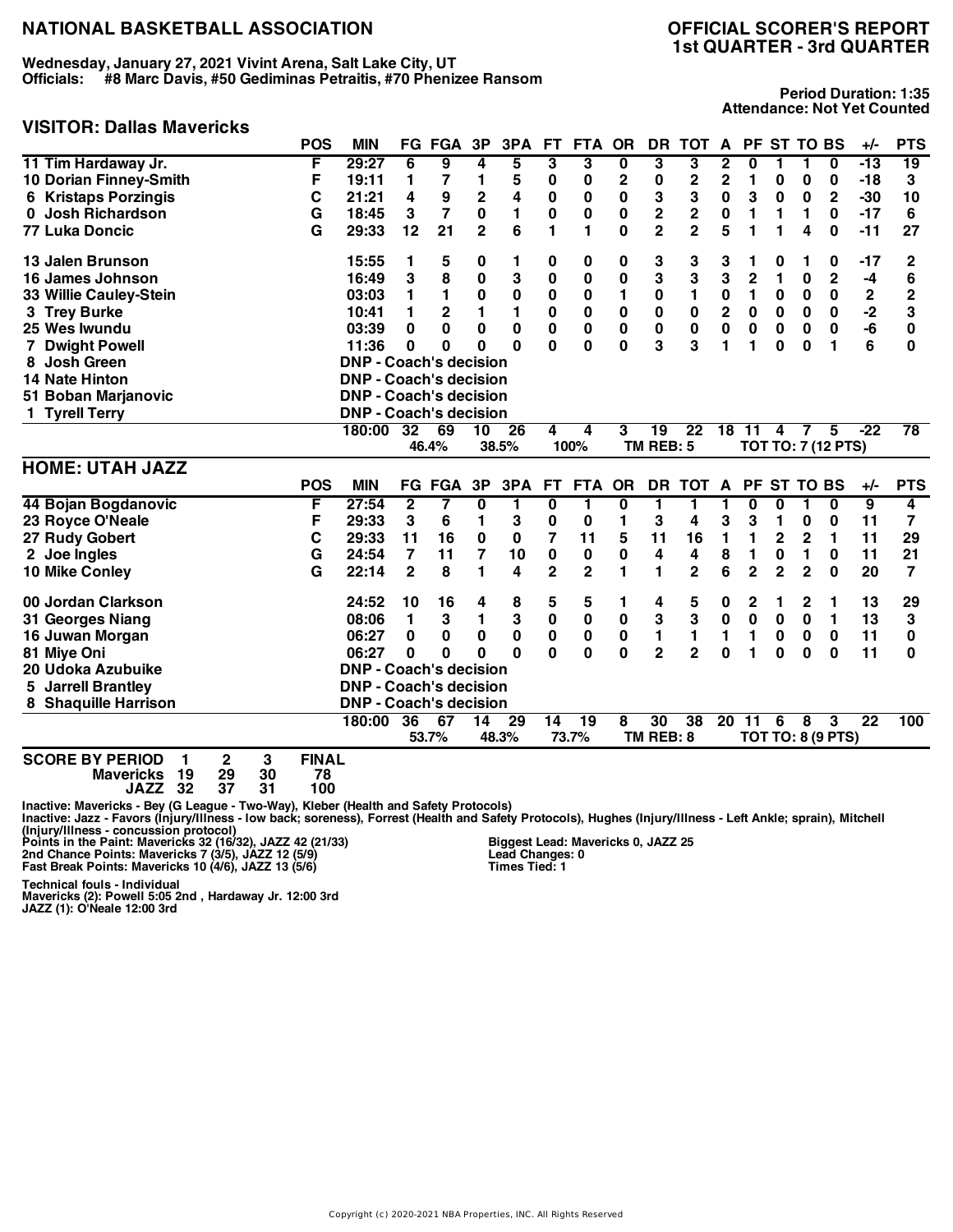**Wednesday, January 27, 2021 Vivint Arena, Salt Lake City, UT Officials: #8 Marc Davis, #50 Gediminas Petraitis, #70 Phenizee Ransom**

# **4th QUARTER ONLY**

**Period Duration: 0:27 Attendance: Not Yet Counted**

### **VISITOR: Dallas Mavericks**

|                                | POS        | <b>MIN</b> | FG              | <b>FGA</b>      | 3P             | 3PA         | FT.                     | <b>FTA</b>   | <b>OR</b> | DR             | <b>TOT</b>      | A         | PF |             |          | <b>ST TO BS</b>          | $+/-$    | <b>PTS</b>     |
|--------------------------------|------------|------------|-----------------|-----------------|----------------|-------------|-------------------------|--------------|-----------|----------------|-----------------|-----------|----|-------------|----------|--------------------------|----------|----------------|
| 11 Tim Hardaway Jr.            | F          | 04:38      | 0               | 1               | 0              | п           | 0                       | 0            | 0         | 0              | $\bf{0}$        | 0         | 0  | 0           | 0        | 0                        | 1        | 0              |
| 10 Dorian Finney-Smith         | F          | 05:00      | 0               |                 | 0              |             | 0                       | 0            | 0         | 2              | 2               | 0         | 0  | 0           | 0        | 0                        | 6        | 0              |
| <b>Kristaps Porzingis</b><br>6 | С          | 10:26      | 4               | 9               | $\pmb{0}$      | 3           | $\pmb{0}$               | 0            | 0         | 2              | $\mathbf 2$     | 0         | 0  | $\bf{0}$    | 0        | 0                        | 6        | 8              |
| Josh Richardson                | G          | 05:00      | 0               | $\pmb{0}$       | $\pmb{0}$      | $\pmb{0}$   | 0                       | 0            | 0         | 0              | $\bf{0}$        | 0         | 0  | 0           | 0        | 0                        | 6        | 0              |
| <b>77 Luka Doncic</b>          | G          | 04:18      | 1               | 3               | $\Omega$       | 1           | 1                       | 1            | $\Omega$  | $\overline{2}$ | $\overline{2}$  |           | O  | 0           | $\bf{0}$ | $\bf{0}$                 | 4        | 3              |
| 13 Jalen Brunson               |            | 06:08      | 2               | 2               | 0              | 0           | 0                       | 0            | 0         | 2              | 2               | 2         | 0  | 0           | 0        | 0                        | 2        | 4              |
| 16 James Johnson               |            | 05:26      | 1               | 1               | 0              | 0           | 0                       | $\bf{0}$     | $\pmb{0}$ | 4              | 4               | 0         | 1  | 0           | 1        | $\mathbf{2}$             | $\bf{0}$ | $\overline{2}$ |
| 33 Willie Cauley-Stein         |            | 00:00      | 0               | 0               | 0              | 0           | 0                       | 0            | 0         | 0              | 0               | 0         | 0  | 0           | 0        | 0                        | 0        | 0              |
| 3 Trey Burke                   |            | 10:26      |                 |                 |                | 1           | $\overline{\mathbf{c}}$ | $\mathbf 2$  | 0         |                |                 |           | 0  | 0           | 0        | 0                        | 6        | 5              |
| 25 Wes Iwundu                  |            | 00:48      | 0               |                 | 0              | 0           | 0                       | $\bf{0}$     | 0         | 0              | 0               | 0         | 0  | 0           | 0        | 0                        | -1       | 0              |
| 7 Dwight Powell                |            | 01:34      | 0               |                 | 0              | $\bf{0}$    | 0                       | 0            | 0         | 0              | 0               | 0         | 0  | 0           | 0        | 0                        | 4        | O              |
| <b>Tyrell Terry</b>            |            | 01:34      | 0               | 0               | $\bf{0}$       | 0           | 1                       | $\mathbf{2}$ | 0         | 0              | $\bf{0}$        | 0         | 0  | 0           | 0        | 0                        | 4        |                |
| <b>Josh Green</b>              |            | 01:34      | 0               | 0               | 0              | $\bf{0}$    | 0                       | 0            | 0         | 0              | 0               | 0         | 0  | 0           | 0        | 0                        | 4        | 0              |
| <b>14 Nate Hinton</b>          |            | 01:34      |                 | $\mathbf 2$     |                | $\mathbf 2$ | 0                       | 0            | 0         | 0              | $\bf{0}$        | 0         | 0  | 0           | 0        | 0                        | 4        | 3              |
| 51 Boban Marjanovic            |            | 01:34      | 0               | 0               | 0              | 0           | 0                       | 0            |           | 0              |                 | 0         | 0  | 0           | 0        | 0                        | 4        | 0              |
|                                |            | 60:00      | $\overline{10}$ | $\overline{22}$ | $\overline{2}$ | 9           | 4                       | 5            | 1         | 13             | $\overline{14}$ | 4         |    | O           |          | $\mathbf{2}$             | 10       | 26             |
|                                |            |            |                 | 45.5%           |                | 22.2%       |                         | 80%          |           | TM REB: 3      |                 |           |    |             |          | <b>TOT TO: 1 (2 PTS)</b> |          |                |
| <b>HOME: UTAH JAZZ</b>         |            |            |                 |                 |                |             |                         |              |           |                |                 |           |    |             |          |                          |          |                |
|                                | <b>POS</b> | <b>MIN</b> |                 | <b>FG FGA</b>   | 3P             | 3PA         | FT.                     | <b>FTA</b>   | <b>OR</b> | DR             | <b>TOT</b>      | A         |    | PF ST TO BS |          |                          | +/-      | <b>PTS</b>     |
| 44 Bojan Bogdanovic            | F          | 07:56      |                 | 2               | 0              | 0           | 0                       | 0            | 0         | 2              | 2               | 0         |    | 0           | 0        | 0                        |          | 2              |
| 23 Royce O'Neale               | F          | 05:26      | 0               | 1               | 0              |             | $\overline{\mathbf{c}}$ | $\mathbf 2$  | 0         | 0              | 0               | 0         | 1  | 0           | 0        |                          | 0        | $\overline{2}$ |
| 27 Rudy Gobert                 | С          | 07:56      | 0               | 4               | $\pmb{0}$      | 0           | 0                       | 0            |           | 3              | 4               | $\pmb{0}$ | 1  | 1           | 0        | $\mathbf 2$              | 1        | 0              |
| 2 Joe Ingles                   | G          | 05:26      | 0               | $\mathbf 2$     | $\pmb{0}$      | 1           | $\mathbf 0$             | 0            | 0         | 0              | $\mathbf 0$     | 0         | 1  | 0           | 0        | 0                        | 0        | $\bf{0}$       |
| 10 Mike Conley                 | G          | 07:24      | 4               | $\overline{7}$  | $\overline{2}$ | 4           | 0                       | 0            | 0         |                |                 | 0         | 0  | $\bf{0}$    | 0        | 0                        | -6       | 10             |
| 00 Jordan Clarkson             |            | 08:02      |                 | 5               | 0              | 3           | 0                       | 0            |           |                | 2               | 0         | 0  | 0           | 0        | 0                        | -6       | 2              |
| 31 Georges Niang               |            | 05:00      | 0               | 0               | $\pmb{0}$      | 0           | 0                       | 0            | 0         | 0              | $\mathbf 0$     | 0         | 1  | 0           | 0        | 0                        | -6       | 0              |
| 16 Juwan Morgan                |            | 04:04      | 0               | $\mathbf 2$     | $\pmb{0}$      | $\mathbf 2$ | 0                       | $\bf{0}$     | 0         | $\pmb{0}$      | 0               | 0         | 1  | 0           | 1        | 0                        | $-11$    | 0              |
| 81 Miye Oni                    |            | 04:04      | 0               | 0               | 0              | $\mathbf 0$ | 0                       | $\bf{0}$     |           | $\overline{2}$ | 3               | 0         | 0  | 0           | 0        | 0                        | $-11$    | O              |

**5 Jarrell Brantley 01:34 0 0 0 0 0 0 0 0 0 0 0 0 0 0 -4 0 8 Shaquille Harrison 01:34 0 1 0 1 0 0 0 0 0 0 1 0 0 0 -4 0 20 Udoka Azubuike 01:34 0 0 0 0 0 0 0 0 0 0 0 0 0 1 -4 0 60:00 6 24 2 12 2 2 3 9 12 0 7 1 1 4 -10 16 25% 16.7% 100% TM REB: 2 TOT TO: 2 (3 PTS)**

**SCORE BY PERIOD 4 FINAL**

**Mavericks 26 26 JAZZ 16 16**

Inactive: Mavericks - Bey (G League - Two-Way), Kleber (Health and Safety Protocols)<br>Inactive: Jazz - Favors (Injury/Illness - Iow back; soreness), Forrest (Health and Safety Protocols), Hughes (Injury/Illness - Left Ankle

**Biggest Lead: Mavericks 0, JAZZ 22 Lead Changes: 0 Times Tied: 0**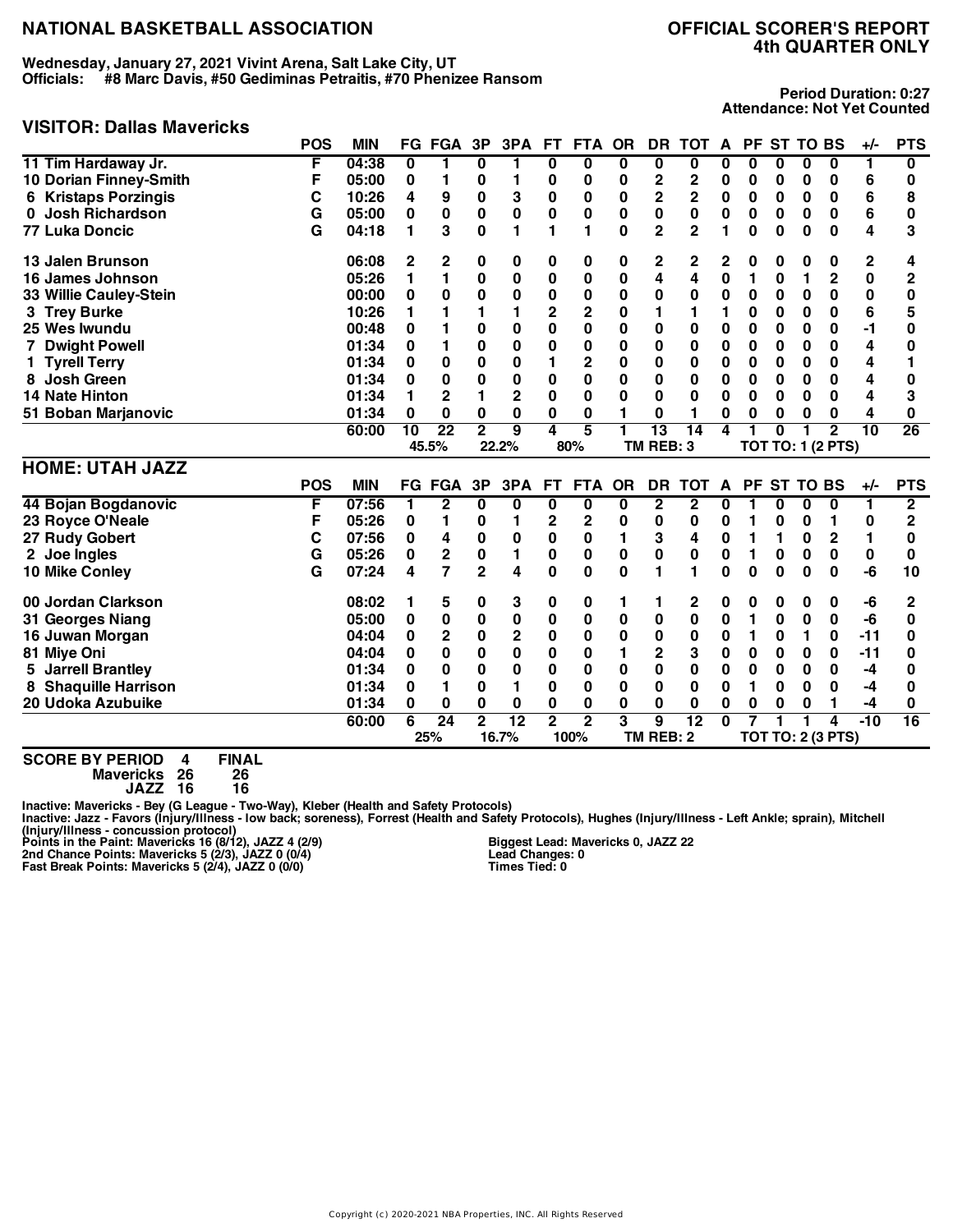**Wednesday, January 27, 2021 Vivint Arena, Salt Lake City, UT Officials: #8 Marc Davis, #50 Gediminas Petraitis, #70 Phenizee Ransom**

# **SECOND HALF**

#### **Period Duration: 0:54 Attendance: Not Yet Counted**

### **VISITOR: Dallas Mavericks**

|                         | <b>POS</b> | <b>MIN</b> | FG           | FGA           | 3P | 3PA         | FТ  | FTA        | <b>OR</b> | DR.       | тот | A | PF. |          |              | <b>ST TO BS</b>          | $+/-$ | <b>PTS</b> |
|-------------------------|------------|------------|--------------|---------------|----|-------------|-----|------------|-----------|-----------|-----|---|-----|----------|--------------|--------------------------|-------|------------|
| 11 Tim Hardaway Jr.     | F          | 16:04      | $\mathbf{2}$ | 4             |    | $\mathbf 2$ | 0   | 0          | 0         |           |     |   |     |          | 0            | 0                        | 0     | 5          |
| 10 Dorian Finney-Smith  |            | 12:10      |              | 4             |    | 3           | 0   | 0          | 2         |           |     |   |     |          | 0            | 0                        | 5     | 3          |
| 6 Kristaps Porzingis    | С          | 17:36      | 5            | 13            |    | 5           | 0   | 0          | 0         | 4         | 4   | 0 | 2   | 0        | 0            | 0                        | 5     | 11         |
| 0 Josh Richardson       | G          | 12:10      |              | $\mathbf{2}$  | 0  |             | 0   | 0          | 0         | 0         | 0   | 0 |     | 0        | 0            | 0                        | 5     | 2          |
| 77 Luka Doncic          | G          | 15:44      | 8            | 13            |    | 3           |     |            | 0         | 3         | 3   | 3 | 0   | $\bf{0}$ | $\mathbf{2}$ | $\bf{0}$                 | 3     | 18         |
| 13 Jalen Brunson        |            | 11:32      | 3            | 4             | 0  |             | 0   | 0          | 0         | 3         | 3   | 2 |     | O        | O            | 0                        | 2     | 6          |
| 16 James Johnson        |            | 10:16      |              |               | 0  | 0           | 0   | 0          | 0         | 4         |     |   |     | 0        |              | 2                        | 0     |            |
| 33 Willie Cauley-Stein  |            | 00:00      | 0            | 0             | 0  | 0           | 0   | 0          | 0         | 0         | 0   | 0 | 0   | 0        | 0            | 0                        | 0     |            |
| 3 Trey Burke            |            | 11:00      |              |               |    |             | 2   | 2          | 0         |           |     |   | O   | O        | 0            | 0                        | 6     | 5          |
| 25 Wes Iwundu           |            | 00:48      | 0            |               | 0  | 0           | 0   | 0          | 0         | 0         | 0   | 0 | 0   | 0        | 0            | 0                        | -1    |            |
| 7 Dwight Powell         |            | 06:24      | 0            |               | 0  | 0           | 0   | 0          | 0         | 3         | 3   | 0 | 0   | 0        | 0            |                          | 4     |            |
| 1 Tyrell Terry          |            | 01:34      | 0            | 0             | 0  | 0           |     | 2          | 0         | 0         | 0   | 0 | 0   | 0        | 0            | 0                        | 4     |            |
| <b>Josh Green</b><br>8. |            | 01:34      | 0            | 0             | 0  | 0           | 0   | 0          | 0         | 0         | 0   | 0 | 0   | 0        | 0            | 0                        | 4     |            |
| 14 Nate Hinton          |            | 01:34      |              | 2             |    | 2           | 0   | 0          | 0         | 0         | 0   | 0 | 0   | 0        | 0            | 0                        | 4     | 3          |
| 51 Boban Marjanovic     |            | 01:34      | 0            | 0             | 0  | 0           | 0   | 0          |           | 0         |     | O | 0   | 0        | 0            | 0                        | 4     | O          |
|                         |            | 120:00     | 23           | 46            | 6  | 18          | 4   | 5          | 3         | 21        | 24  | 9 | 5   | 0        | 3            | 3                        | 9     | 56         |
|                         |            |            |              | 50%           |    | 33.3%       |     | 80%        |           | TM REB: 3 |     |   |     |          |              | <b>TOT TO: 3 (4 PTS)</b> |       |            |
| <b>HOME: UTAH JAZZ</b>  |            |            |              |               |    |             |     |            |           |           |     |   |     |          |              |                          |       |            |
|                         | <b>POS</b> | <b>MIN</b> |              | <b>FG FGA</b> | 3P | 3PA         | FT. | <b>FTA</b> | OR        | DR.       | тот | A | PF. |          |              | ST TO BS                 | $+/-$ | <b>PTS</b> |
| 44 Bojan Bogdanovic     | F          | 19:22      |              | 4             | 0  |             | 0   | 0          | 0         | 3         | з   | O |     | 0        | 0            | 0                        | 2     | 2          |
| 23 Royce O'Neale        | F          | 16:52      | 2            | 4             | 0  | 2           | 2   | 2          |           |           |     |   | 3   |          | 0            |                          |       | 6          |
| 27 Rudy Gobert          | С          | 19:22      | 3            | 9             | 0  | 0           | 3   | 4          |           | 6         |     | 0 | 2   |          |              |                          |       | 9          |

 **Joe Ingles G 14:06 2 4 2 3 0 0 0 1 1 4 1 0 0 0 1 6 Mike Conley G 15:36 5 10 3 7 2 2 0 1 1 2 0 0 1 0 -10 15 Jordan Clarkson 15:10 3 7 1 4 2 2 1 2 3 0 0 0 0 0 -1 9 Georges Niang 05:34 0 1 0 1 0 0 0 0 0 0 1 0 0 0 -6 0 Juwan Morgan 04:38 0 2 0 2 0 0 0 0 0 0 1 0 1 0 -11 0 Miye Oni 04:38 0 0 0 0 0 0 1 3 4 0 0 0 0 0 -11 0 Jarrell Brantley 01:34 0 0 0 0 0 0 0 0 0 0 0 0 0 0 -4 0 Shaquille Harrison 01:34 0 1 0 1 0 0 0 0 0 0 1 0 0 0 -4 0 Udoka Azubuike 01:34 0 0 0 0 0 0 0 0 0 0 0 0 0 1 -4 0**

**SCORE BY PERIOD 3 4 FINAL Mavericks 30 26 56 JAZZ 31 16 47**

Inactive: Mavericks - Bey (G League - Two-Way), Kleber (Health and Safety Protocols)<br>Inactive: Jazz - Favors (Injury/Illness - Iow back; soreness), Forrest (Health and Safety Protocols), Hughes (Injury/Illness - Left Ankle

**Biggest Lead: Mavericks 0, JAZZ 25 Lead Changes: 0 Times Tied: 0**

**120:00 16 42 6 21 9 10 3 17 20 6 10 3 3 4 -9 47 38.1% 28.6% 90% TM REB: 4 TOT TO: 4 (7 PTS)**

**Technical fouls - Individual Mavericks (1): Hardaway Jr. 12:00 3rd JAZZ (1): O'Neale 12:00 3rd**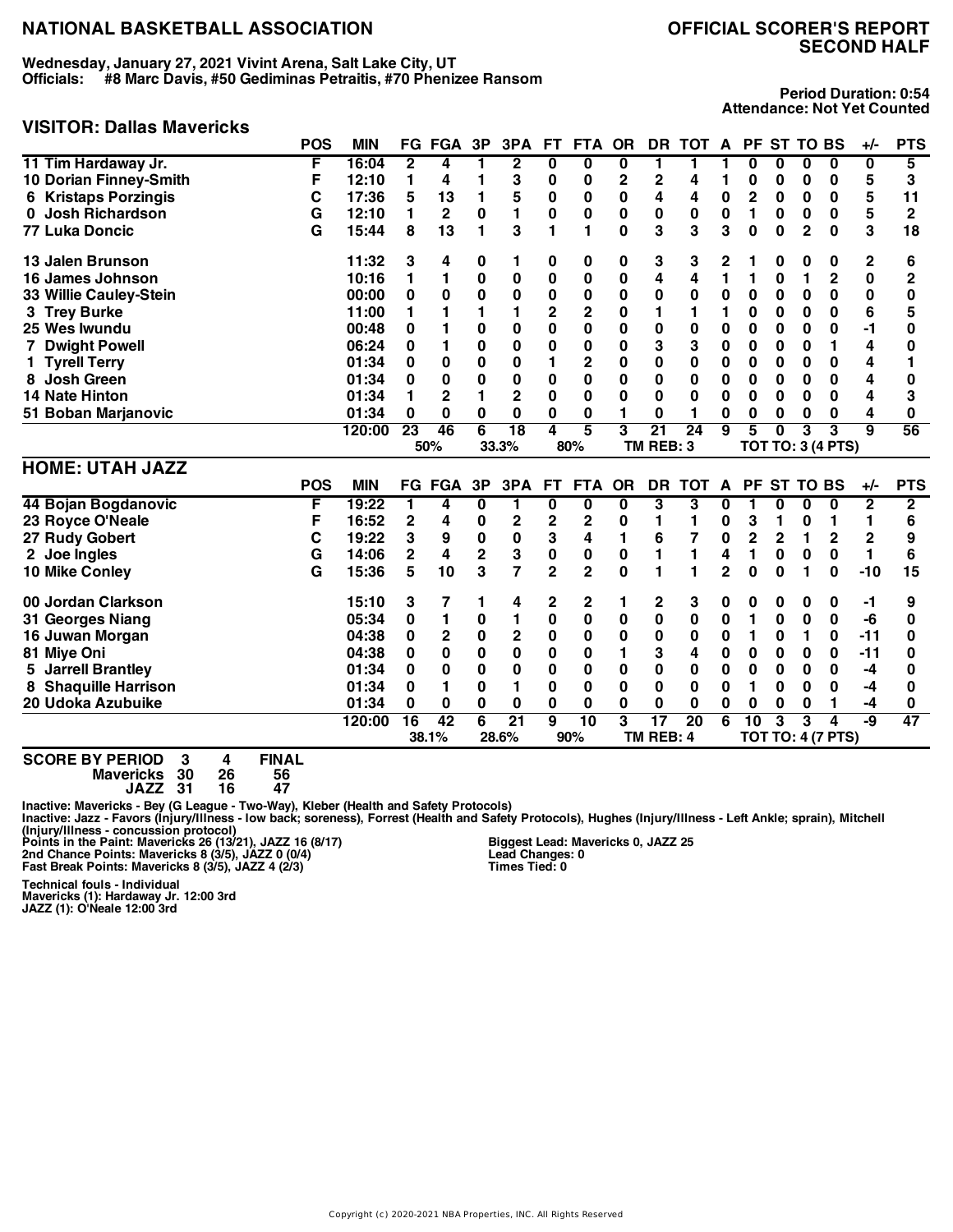**Dallas Mavericks at UTAH JAZZ Wednesday, January 27, 2021 Vivint Arena, Salt Lake City, UT JAZZ Starters: M.Conley R.O'Neale R.Gobert B.Bogdanovic J.Ingles Mavericks Starters: L.Doncic K.Porzingis T.HardawayJr. D.Finney-Smith J.Richardson**

| <b>Time</b><br>12:00<br>12:00 | <b>JAZZ</b>                                                                       | <b>Score</b><br>Start of Period (7:10 PM) | Lead       | <b>Mavericks</b><br>JUMP BALL R.Gobert VS. K.Porzingis: TIP TO R.O'Neale            |
|-------------------------------|-----------------------------------------------------------------------------------|-------------------------------------------|------------|-------------------------------------------------------------------------------------|
| 11:39                         | <b>B.Bogdanovic 12' Pullup Shot</b>                                               | $2 - 0$                                   | $+2$       |                                                                                     |
| 11:24<br>11:06                | <b>B.Bogdanovic Bad Pass TURNOVER #1</b>                                          | $2 - 2$                                   | <b>TIE</b> | <b>K.Porzingis Cutting Dunk (L.Doncic)</b><br><b>T.HardawayJr. STEAL</b>            |
| 10:49                         |                                                                                   |                                           |            | MISS T.HardawayJr. 24' 3PT Step Back Shot                                           |
| 10:46                         | <b>J.Ingles REBOUND</b>                                                           |                                           |            |                                                                                     |
| 10:28<br>10:11                | J.Ingles 27' 3PT Jump Shot (R.O'Neale)                                            | $5-2$                                     | $+3$       | MISS D.Finney-Smith 27' 3PT Jump Shot                                               |
| 10:08                         | <b>R.O'Neale REBOUND</b>                                                          |                                           |            |                                                                                     |
| 10:01                         | <b>R.Gobert Cutting Finger Roll Layup (J.Ingles)</b>                              | $7 - 2$                                   | $+5$       |                                                                                     |
| 09:47                         |                                                                                   |                                           |            | MISS D.Finney-Smith 26' 3PT Jump Shot                                               |
| 09:46                         | <b>J.Ingles REBOUND</b>                                                           |                                           |            |                                                                                     |
| 09:39                         | MISS J.Ingles 25' 3PT Pullup Shot                                                 |                                           |            |                                                                                     |
| 09:36                         |                                                                                   |                                           |            | T.HardawayJr. REBOUND                                                               |
| 09:33<br>09:20                |                                                                                   | $7 - 4$                                   | $+3$       | L.Doncic FB Running Layup (T.HardawayJr.)<br><b>J.Richardson STEAL</b>              |
| 09:20                         | <b>J.Ingles Bad Pass TURNOVER #2</b><br>J.Ingles Take Foul (P1, T1) (G.Petraitis) |                                           |            |                                                                                     |
| 09:09                         |                                                                                   | $7-6$                                     | $+1$       | L.Doncic 10' Turnaround Fadeaway Shot                                               |
| 08:48                         | <b>MISS R.Gobert Cutting Layup</b>                                                |                                           |            | <b>K.Porzingis BLOCK</b>                                                            |
| 08:48                         | <b>JAZZ REBOUND</b>                                                               |                                           |            |                                                                                     |
| 08:40                         | <b>R.Gobert Bad Pass TURNOVER #3</b>                                              |                                           |            | <b>L.Doncic STEAL</b>                                                               |
| 08:35                         |                                                                                   |                                           |            | MISS K.Porzingis 25' 3PT FB Running Shot                                            |
| 08:31                         | <b>R.Gobert REBOUND</b>                                                           |                                           |            |                                                                                     |
| 08:25                         | <b>M.Conley 14' Driving Floating Shot</b>                                         | $9-6$                                     | $+3$       |                                                                                     |
| 08:06                         |                                                                                   |                                           |            | <b>J.Richardson Traveling TURNOVER #1</b>                                           |
| 07:55                         | <b>R.Gobert Alley Oop Dunk (M.Conley)</b>                                         | $11-6$                                    | $+5$       |                                                                                     |
| 07:36<br>07:21                | <b>MISS B.Bogdanovic 5' Driving Bank Shot</b>                                     | $11 - 8$                                  | $+3$       | <b>J.Richardson Driving Layup (L.Doncic)</b>                                        |
| 07:19                         | <b>R.Gobert REBOUND</b>                                                           |                                           |            |                                                                                     |
| 07:19                         | <b>R.Gobert Tip Dunk</b>                                                          | $13 - 8$                                  | $+5$       |                                                                                     |
| 07:19                         |                                                                                   |                                           |            | TIMEOUT (1)                                                                         |
| 07:19                         | <b>SUB: J.Clarkson FOR M.Conley</b>                                               |                                           |            |                                                                                     |
| 07:07                         | <b>R.Gobert STEAL</b>                                                             |                                           |            | <b>L.Doncic Bad Pass TURNOVER #2</b>                                                |
| 06:54                         | <b>MISS R.Gobert 5' Hook</b>                                                      |                                           |            |                                                                                     |
| 06:52                         |                                                                                   |                                           |            | T.HardawayJr. REBOUND                                                               |
| 06:52<br>06:46                | J.Clarkson P.FOUL (P1, T2) (P.Ransom)                                             |                                           |            |                                                                                     |
| 06:44                         | <b>JAZZ REBOUND</b>                                                               |                                           |            | <b>MISS J.Richardson 16' Pullup Shot</b>                                            |
| 06:29                         | <b>B.Bogdanovic 8' Pullup Shot</b>                                                | $15 - 8$                                  | $+7$       |                                                                                     |
| 06:08                         |                                                                                   |                                           |            | <b>MISS L.Doncic 14' Pullup Shot</b>                                                |
| 06:06                         | <b>R.O'Neale REBOUND</b>                                                          |                                           |            |                                                                                     |
| 05:57                         | R.O'Neale 24' 3PT Jump Shot (B.Bogdanovic)                                        | $18-8$                                    | $+10$      |                                                                                     |
| 05:42                         |                                                                                   | $18-10$                                   | $+8$       | T.HardawayJr. 18' Pullup Shot (D.Finney-Smith)                                      |
| 05:27                         | MISS J.Ingles 24' 3PT Pullup Shot                                                 |                                           |            |                                                                                     |
| 05:23                         | <b>R.O'Neale REBOUND</b>                                                          |                                           |            |                                                                                     |
| 05:17                         | <b>R.Gobert Layup (J.Ingles)</b>                                                  | $20 - 10$                                 | $+10$      |                                                                                     |
| 05:17<br>05:17                |                                                                                   |                                           |            | K. Porzingis S. FOUL (P1, T1) (P. Ransom)<br><b>SUB: J.Brunson FOR J.Richardson</b> |
| 05:17                         |                                                                                   |                                           |            | <b>SUB: W.Cauley-Stein FOR K.Porzingis</b>                                          |
| 05:17                         |                                                                                   |                                           |            | SUB: J.Johnson FOR D.Finney-Smith                                                   |
| 05:17                         | <b>MISS R.Gobert Free Throw 1 of 1</b>                                            |                                           |            |                                                                                     |
| 05:17                         |                                                                                   |                                           |            | <b>Mavericks REBOUND</b>                                                            |
| 05:05                         | <b>R.Gobert BLOCK</b>                                                             |                                           |            | <b>MISS J.Johnson Driving Reverse Layup</b>                                         |
| 05:01                         |                                                                                   |                                           |            | <b>W.Cauley-Stein REBOUND</b>                                                       |
| 05:01                         |                                                                                   | $20 - 12$                                 | $+8$       | <b>W.Cauley-Stein Putback Dunk</b>                                                  |
| 04:50                         | <b>MISS B.Bogdanovic 10' Pullup Shot</b>                                          |                                           |            |                                                                                     |
| 04:47                         |                                                                                   |                                           |            | <b>J.Johnson REBOUND</b>                                                            |
| 04:39<br>04:35                | <b>R.Gobert REBOUND</b>                                                           |                                           |            | <b>MISS J.Brunson 15' Step Back Shot</b>                                            |
| 04:24                         | J.Ingles 24' 3PT Jump Shot (R.O'Neale)                                            | $23 - 12$                                 | $+11$      |                                                                                     |
| 04:07                         |                                                                                   | $23 - 14$                                 | $+9$       | <b>L.Doncic 7' Step Back Shot</b>                                                   |
|                               |                                                                                   |                                           |            |                                                                                     |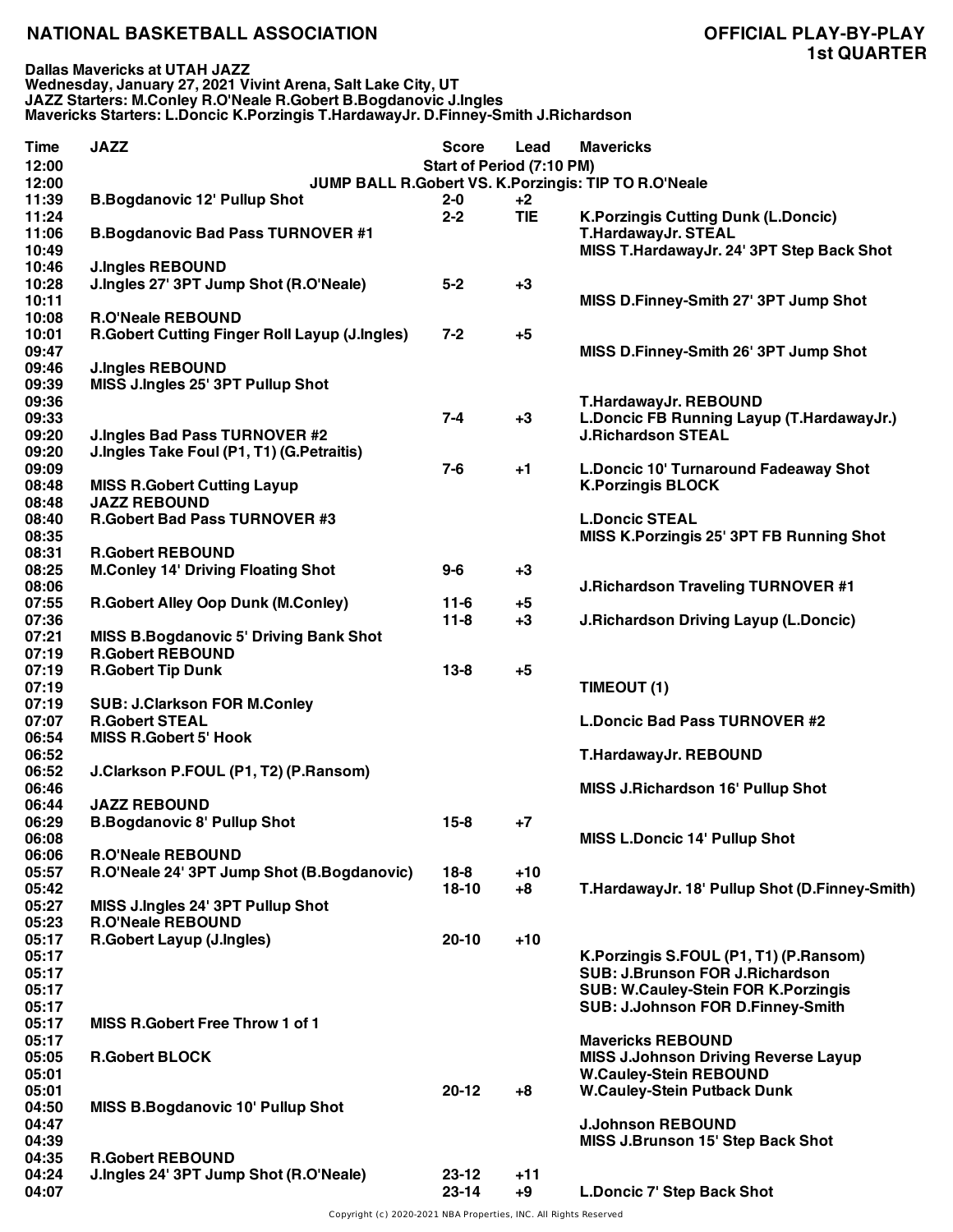**Dallas Mavericks at UTAH JAZZ Wednesday, January 27, 2021 Vivint Arena, Salt Lake City, UT JAZZ Starters: M.Conley R.O'Neale R.Gobert B.Bogdanovic J.Ingles Mavericks Starters: L.Doncic K.Porzingis T.HardawayJr. D.Finney-Smith J.Richardson**

| Time           | <b>JAZZ</b>                                         | <b>Score</b>                                          | Lead  | <b>Mavericks</b>                                      |
|----------------|-----------------------------------------------------|-------------------------------------------------------|-------|-------------------------------------------------------|
| 04:07          | R.O'Neale S.FOUL (P1, T3) (G.Petraitis)             |                                                       |       |                                                       |
| 04:07<br>04:07 | <b>SUB: M.Conley FOR J.Ingles</b>                   | $23 - 15$                                             | $+8$  | L.Doncic Free Throw 1 of 1                            |
| 03:54          |                                                     |                                                       |       | L.Doncic P.FOUL (P1, T2) (P.Ransom)                   |
| 03:43          | <b>MISS M.Conley 12' Pullup Shot</b>                |                                                       |       |                                                       |
| 03:41          |                                                     |                                                       |       | <b>J.Brunson REBOUND</b>                              |
| 03:38          |                                                     | $23 - 17$                                             | +6    | J.Johnson FB Running Layup (J.Brunson)                |
| 03:23          | <b>MISS M.Conley 14' Driving Floating Shot</b>      |                                                       |       |                                                       |
| 03:20          |                                                     |                                                       |       | <b>L.Doncic REBOUND</b>                               |
| 03:17          | <b>M.Conley STEAL</b>                               |                                                       |       | <b>L.Doncic Lost Ball TURNOVER #3</b>                 |
| 03:13          |                                                     |                                                       |       | W.Cauley-Stein S.FOUL (P1, T3) (M.Davis)              |
| 03:13          | <b>R.Gobert Free Throw 1 of 2</b>                   | $24 - 17$                                             | $+7$  |                                                       |
| 03:13          | <b>SUB: G.Niang FOR B.Bogdanovic</b>                |                                                       |       |                                                       |
| 03:13<br>03:13 | <b>R.Gobert Free Throw 2 of 2</b>                   | $25 - 17$                                             | $+8$  | SUB: J.Richardson FOR T.HardawayJr.                   |
| 02:59          |                                                     |                                                       |       | MISS L.Doncic 25' 3PT Pullup Shot                     |
| 02:56          |                                                     |                                                       |       | <b>Mavericks REBOUND</b>                              |
| 02:56          | M.Conley L.B Foul (P1, T4) (M.Davis)                |                                                       |       |                                                       |
| 02:56          | TIMEOUT (1)                                         |                                                       |       |                                                       |
| 02:48          |                                                     |                                                       |       | MISS J.Johnson 23' 3PT Jump Shot                      |
| 02:43          | <b>M.Conley REBOUND</b>                             |                                                       |       |                                                       |
| 02:37          | MISS M.Conley 26' 3PT Jump Shot                     |                                                       |       |                                                       |
| 02:34          |                                                     |                                                       |       | <b>J.Richardson REBOUND</b>                           |
| 02:24          |                                                     |                                                       |       | <b>MISS J.Johnson Driving Layup</b>                   |
| 02:22          | <b>R.Gobert REBOUND</b>                             |                                                       |       |                                                       |
| 02:14          | <b>SUB: M.Oni FOR R.O'Neale</b>                     |                                                       |       |                                                       |
| 02:14          | <b>SUB: J.Morgan FOR R.Gobert</b>                   |                                                       |       |                                                       |
| 02:14          |                                                     |                                                       |       | <b>SUB: T.Burke FOR W.Cauley-Stein</b>                |
| 02:14          |                                                     |                                                       |       | <b>SUB: K.Porzingis FOR L.Doncic</b>                  |
| 02:12          | MISS J.Clarkson 23' 3PT Jump Shot                   |                                                       |       |                                                       |
| 02:07          |                                                     |                                                       |       | <b>J.Richardson REBOUND</b>                           |
| 02:03<br>01:59 | <b>G.Niang REBOUND</b>                              |                                                       |       | <b>MISS T.Burke FB Driving Layup</b>                  |
| 01:57          | MISS J.Clarkson 23' 3PT Running Shot                |                                                       |       |                                                       |
| 01:56          |                                                     |                                                       |       | <b>Mavericks REBOUND</b>                              |
| 01:45          |                                                     |                                                       |       | <b>MISS J.Richardson 3' Driving Floating Shot</b>     |
| 01:41          | <b>J.Clarkson REBOUND</b>                           |                                                       |       |                                                       |
| 01:34          | <b>J.Clarkson 8' Turnaround Shot</b>                | $27-17$                                               | $+10$ |                                                       |
| 01:23          |                                                     |                                                       |       | <b>MISS J.Brunson Driving Layup</b>                   |
| 01:20          | <b>J.Morgan REBOUND</b>                             |                                                       |       |                                                       |
| 01:16          | J.Clarkson 26' 3PT FB Running Shot (M.Conley) 30-17 |                                                       | $+13$ |                                                       |
| 01:14          |                                                     |                                                       |       | TIMEOUT (2)                                           |
| :51.5          |                                                     |                                                       |       | <b>MISS K.Porzingis 7' Jump Shot</b>                  |
| :49.5          | <b>G.Niang REBOUND</b>                              |                                                       |       |                                                       |
| :37.8          | <b>J.Clarkson 10' Floating Shot</b>                 | $32 - 17$                                             | $+15$ |                                                       |
| :21.7          |                                                     | $32 - 19$                                             | $+13$ | <b>J.Johnson 8' Driving Floating Shot (J.Brunson)</b> |
| :00.0          | MISS J.Clarkson 24' Pullup Shot                     |                                                       |       |                                                       |
| :00.0          | <b>JAZZ REBOUND</b>                                 |                                                       |       |                                                       |
|                |                                                     | End of 1st QUARTER (32-19)<br>End of Period (7:35 PM) |       |                                                       |
|                | <b>BIG HOME LEAD 15</b>                             |                                                       |       | *LEAD CHANGES 0                                       |
|                | <b>BIG VISITOR LEAD 0</b>                           |                                                       |       | <b>TIMES TIED 1</b>                                   |
|                | 3 FOR 2 PTS                                         | <b>TURNOVERS</b>                                      |       | 3 FOR 4 PTS                                           |
|                | 13/25 FOR 52%                                       | <b>FIELD GOALS</b>                                    |       | 9/24 FOR 37.5%                                        |
|                | 2/3 FOR 66.7%                                       | <b>FREE THROWS</b>                                    |       | 1/1 FOR 100%                                          |
|                | <b>OFF: 4 DEF: 13</b>                               | <b>REBOUNDS</b>                                       |       | <b>OFF: 2 DEF: 9</b>                                  |
|                |                                                     |                                                       |       |                                                       |
|                | R.Gobert: 10                                        | <b>HIGH SCORER</b>                                    |       | L.Doncic: 7                                           |
|                | R.Gobert: 4                                         | <b>HIGH REBOUNDER</b>                                 |       | T.HardawayJr., J.Richardson: 2                        |
|                | R.O'Neale, J.Ingles, M.Conley: 2                    | <b>HIGH ASSISTS</b>                                   |       | L.Doncic, J.Brunson: 2                                |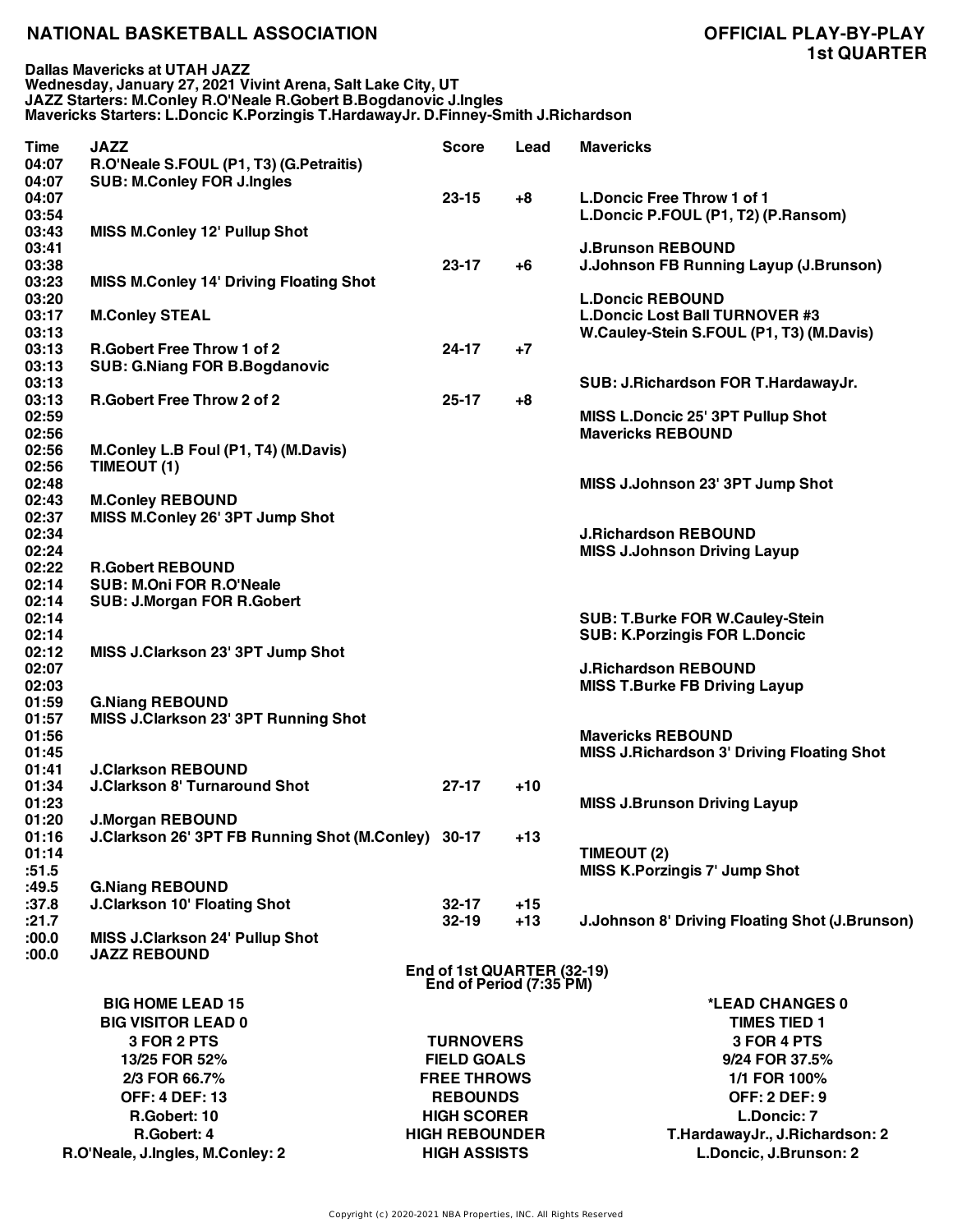**Dallas Mavericks at UTAH JAZZ Wednesday, January 27, 2021 Vivint Arena, Salt Lake City, UT JAZZ Starters: J.Clarkson M.Conley J.Morgan G.Niang M.Oni Mavericks Starters: K.Porzingis J.Brunson W.Iwundu D.Finney-Smith T.HardawayJr.**

| Time  | <b>JAZZ</b>                               | <b>Score</b>              | Lead  | <b>Mavericks</b>                            |
|-------|-------------------------------------------|---------------------------|-------|---------------------------------------------|
| 12:00 |                                           | Start of Period (7:38 PM) |       |                                             |
| 12:00 |                                           | $32 - 19$                 | $+13$ | <b>Possession: Mavericks</b>                |
| 11:42 |                                           | $32 - 21$                 | $+11$ | K. Porzingis 13' Step Back Bank Shot        |
| 11:38 | <b>M.Conley Offensive (P2) (P.Ransom)</b> |                           |       |                                             |
| 11:38 | <b>M.Conley Foul TURNOVER #4</b>          |                           |       |                                             |
| 11:31 | <b>M.Conley STEAL</b>                     |                           |       | T.HardawayJr. Bad Pass TURNOVER #4          |
| 11:21 | J.Clarkson 26' 3PT Step Back Shot         | $35 - 21$                 | $+14$ |                                             |
| 11:10 |                                           | $35 - 24$                 | $+11$ | K. Porzingis 28' 3PT Jump Shot (J. Brunson) |
| 10:52 | MISS J.Clarkson 26' 3PT Pullup Shot       |                           |       |                                             |
| 10:49 |                                           |                           |       | <b>K.Porzingis REBOUND</b>                  |
| 10:42 | M.Oni P.FOUL (P1, T1) (M.Davis)           |                           |       |                                             |
| 10:28 | <b>J.Clarkson STEAL</b>                   |                           |       | <b>J.Brunson Lost Ball TURNOVER #5</b>      |
| 10:22 | G.Niang 26' 3PT FB Jump Shot (M.Conley)   | 38-24                     | $+14$ |                                             |
| 10:08 | J.Morgan S.FOUL (P1, T2) (G.Petraitis)    |                           |       |                                             |
| 10:08 |                                           | $38 - 25$                 | $+13$ | T.HardawayJr. Free Throw 1 of 3             |
| 10:08 |                                           | 38-26                     | $+12$ | T.HardawayJr. Free Throw 2 of 3             |
| 10:08 |                                           | 38-27                     | $+11$ | T.HardawayJr. Free Throw 3 of 3             |
| 09:57 | <b>J.Clarkson 12' Floating Shot</b>       | 40-27                     | $+13$ |                                             |
| 09:39 |                                           |                           |       | <b>MISS T.HardawayJr. Driving Layup</b>     |
| 09:37 | <b>G.Niang REBOUND</b>                    |                           |       |                                             |
| 09:30 | J.Clarkson 23' 3PT Jump Shot (J.Morgan)   | 43-27                     | $+16$ |                                             |
| 09:28 |                                           |                           |       | TIMEOUT (3)                                 |
| 09:28 |                                           |                           |       | SUB: T.Burke FOR T.HardawayJr.              |
| 09:05 |                                           |                           |       | MISS D.Finney-Smith 26' 3PT Jump Shot       |
| 09:02 | <b>M.Oni REBOUND</b>                      |                           |       |                                             |
| 08:56 | MISS G.Niang 25' 3PT Jump Shot            |                           |       |                                             |
| 08:52 |                                           |                           |       | <b>J.Brunson REBOUND</b>                    |
| 08:32 | <b>J.Clarkson BLOCK</b>                   |                           |       | <b>MISS J.Brunson Driving Dunk</b>          |
| 08:29 | <b>J.Clarkson REBOUND</b>                 |                           |       |                                             |
| 08:21 |                                           |                           |       | D.Finney-Smith S.FOUL (P1, T1) (P.Ransom)   |
| 08:21 | <b>J.Clarkson Free Throw 1 of 3</b>       | 44-27                     | $+17$ |                                             |
| 08:21 | <b>J.Clarkson Free Throw 2 of 3</b>       | 45-27                     | $+18$ |                                             |
| 08:21 | <b>SUB: R.Gobert FOR M.Conley</b>         |                           |       |                                             |
| 08:21 | SUB: R.O'Neale FOR J.Morgan               |                           |       |                                             |
| 08:21 | SUB: J.Ingles FOR M.Oni                   |                           |       |                                             |
| 08:21 |                                           |                           |       | <b>SUB: J.Richardson FOR K.Porzingis</b>    |
| 08:21 |                                           |                           |       | <b>SUB: D.Powell FOR J.Brunson</b>          |
| 08:21 |                                           |                           |       | <b>SUB: L.Doncic FOR W.Iwundu</b>           |
| 08:21 | <b>J.Clarkson Free Throw 3 of 3</b>       | 46-27                     | $+19$ |                                             |
| 08:08 |                                           |                           |       | <b>MISS J.Richardson 9' Floating Shot</b>   |
| 08:06 | <b>J.Clarkson REBOUND</b>                 |                           |       |                                             |
| 07:57 | <b>J.Clarkson Driving Layup</b>           | 48-27                     | $+21$ |                                             |
| 07:41 | <b>G.Niang BLOCK</b>                      |                           |       | <b>MISS D.Finney-Smith Driving Layup</b>    |
| 07:41 |                                           |                           |       | <b>Mavericks REBOUND</b>                    |
| 07:41 | <b>SUB: B.Bogdanovic FOR G.Niang</b>      |                           |       |                                             |
| 07:32 |                                           | 48-29                     | $+19$ | J.Richardson 8' Pullup Shot (D.Powell)      |
| 07:21 | J.Clarkson Offensive (P2) (P.Ransom)      |                           |       |                                             |
| 07:21 | <b>J.Clarkson Foul TURNOVER #5</b>        |                           |       |                                             |
| 06:59 |                                           |                           |       | <b>MISS L.Doncic 9' Floating Shot</b>       |
| 06:57 | <b>R.Gobert REBOUND</b>                   |                           |       |                                             |
| 06:42 |                                           |                           |       | D.Powell S.FOUL (P1, T2) (G.Petraitis)      |
| 06:42 | <b>R.Gobert Free Throw 1 of 2</b>         | 49-29                     | $+20$ |                                             |
| 06:42 |                                           |                           |       | SUB: T.HardawayJr. FOR J.Richardson         |
| 06:42 |                                           |                           |       | SUB: J.Johnson FOR D.Finney-Smith           |
| 06:42 | MISS R.Gobert Free Throw 2 of 2           |                           |       |                                             |
| 06:42 |                                           |                           |       | <b>J.Johnson REBOUND</b>                    |
| 06:18 |                                           | 49-31                     | $+18$ | <b>L.Doncic Driving Layup (T.Burke)</b>     |
| 06:00 | <b>MISS J.Ingles 11' Floating Shot</b>    |                           |       |                                             |
| 05:57 |                                           |                           |       | <b>J.Johnson REBOUND</b>                    |
| 05:52 |                                           | 49-34                     | $+15$ | T.Burke 25' 3PT FB Jump Shot (J.Johnson)    |
| 05:51 | TIMEOUT (2)                               |                           |       |                                             |
| 05:36 | <b>J.Clarkson Driving Layup</b>           | 51-34                     | $+17$ |                                             |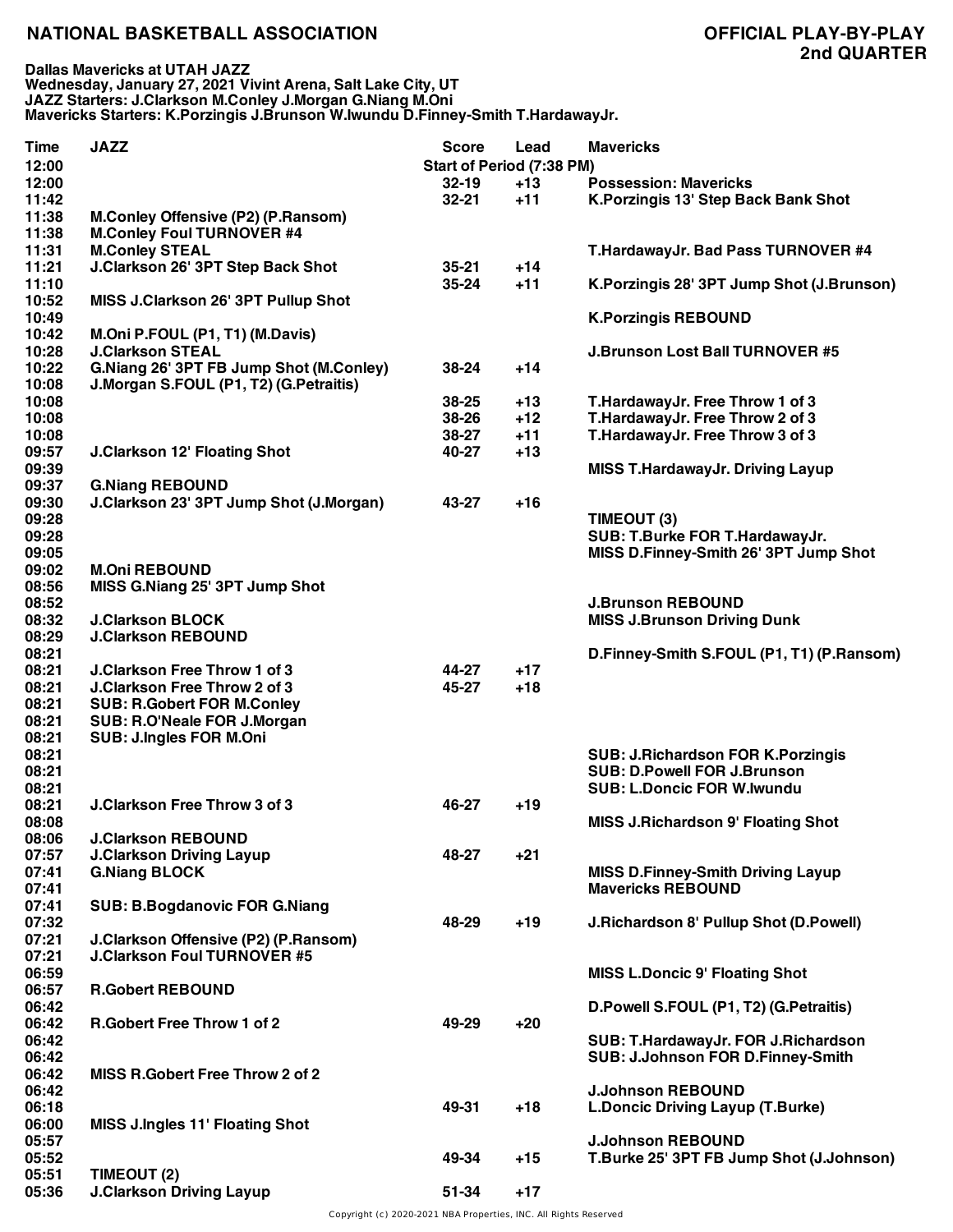**Dallas Mavericks at UTAH JAZZ Wednesday, January 27, 2021 Vivint Arena, Salt Lake City, UT JAZZ Starters: J.Clarkson M.Conley J.Morgan G.Niang M.Oni Mavericks Starters: K.Porzingis J.Brunson W.Iwundu D.Finney-Smith T.HardawayJr.**

| <b>Time</b><br>05:21<br>05:05<br>05:05 | <b>JAZZ</b>                                                        | <b>Score</b><br>$51 - 37$                             | Lead<br>$+14$  | <b>Mavericks</b><br>T.HardawayJr. 22' 3PT Jump Shot (J.Johnson)<br>J.Johnson S.FOUL (P1, T3) (M.Davis)<br><b>Dwight Powell Foul: T.FOUL (M.Davis)</b> |  |
|----------------------------------------|--------------------------------------------------------------------|-------------------------------------------------------|----------------|-------------------------------------------------------------------------------------------------------------------------------------------------------|--|
| 05:05                                  | MISS B.Bogdanovic Technical Free Throw 1 of 1                      |                                                       |                |                                                                                                                                                       |  |
| 05:05                                  | <b>R.Gobert Free Throw 1 of 2</b>                                  | 52-37                                                 | $+15$          |                                                                                                                                                       |  |
| 05:05<br>05:05                         | MISS R.Gobert Free Throw 2 of 2                                    |                                                       |                | <b>Mavericks REBOUND</b>                                                                                                                              |  |
| 04:55<br>04:52                         | <b>J.Ingles REBOUND</b>                                            |                                                       |                | <b>MISS L.Doncic Driving Layup</b>                                                                                                                    |  |
| 04:46                                  | R.Gobert Reverse Layup (R.O'Neale)                                 | 54-37                                                 | $+17$          |                                                                                                                                                       |  |
| 04:20                                  |                                                                    | 54-39                                                 | $+15$          | <b>J.Johnson Driving Layup</b>                                                                                                                        |  |
| 04:01                                  | MISS J.Clarkson 24' 3PT Jump Shot                                  |                                                       |                |                                                                                                                                                       |  |
| 03:57                                  | <b>R.Gobert REBOUND</b>                                            |                                                       |                |                                                                                                                                                       |  |
| 03:56<br>03:56                         | MISS R.O'Neale 23' 3PT Jump Shot<br><b>R.Gobert REBOUND</b>        |                                                       |                |                                                                                                                                                       |  |
| 03:50                                  | <b>MISS R.Gobert Layup</b>                                         |                                                       |                | <b>J.Johnson BLOCK</b>                                                                                                                                |  |
| 03:50                                  | <b>J.Clarkson REBOUND</b>                                          |                                                       |                |                                                                                                                                                       |  |
| 03:42                                  | <b>MISS J.Clarkson Driving Layup</b>                               |                                                       |                |                                                                                                                                                       |  |
| 03:39<br>03:39                         | <b>R.Gobert REBOUND</b><br><b>R.Gobert Tip Dunk</b>                | 56-39                                                 |                |                                                                                                                                                       |  |
| 03:26                                  |                                                                    | 56-42                                                 | $+17$<br>$+14$ | L.Doncic 25' 3PT Step Back Shot                                                                                                                       |  |
| 03:05                                  | <b>MISS B.Bogdanovic 13' Jump Shot</b>                             |                                                       |                | <b>J.Johnson BLOCK</b>                                                                                                                                |  |
| 03:02                                  | <b>R.Gobert REBOUND</b>                                            |                                                       |                |                                                                                                                                                       |  |
| 03:00                                  | J.Ingles 26' 3PT Pullup Shot                                       | 59-42                                                 | $+17$          |                                                                                                                                                       |  |
| 02:42                                  |                                                                    | 59-45                                                 | $+14$          | T.HardawayJr. 26' 3PT Pullup Shot (L.Doncic)                                                                                                          |  |
| 02:25                                  | <b>R.Gobert Cutting Layup (J.Ingles)</b>                           | 61-45                                                 | $+16$          |                                                                                                                                                       |  |
| 02:13                                  |                                                                    |                                                       |                | MISS L.Doncic 25' 3PT Jump Shot                                                                                                                       |  |
| 02:10<br>02:00                         | <b>R.Gobert REBOUND</b><br><b>J.Clarkson Bad Pass TURNOVER #6</b>  |                                                       |                | <b>J.Johnson STEAL</b>                                                                                                                                |  |
| 01:49<br>01:35                         |                                                                    | 61-48                                                 | $+13$          | T.HardawayJr. 25' 3PT Jump Shot (T.Burke)<br>J.Johnson P.FOUL (P2, T4) (M.Davis)                                                                      |  |
| 01:35<br>01:35                         | <b>SUB: M.Conley FOR J.Clarkson</b>                                |                                                       |                |                                                                                                                                                       |  |
| 01:35                                  |                                                                    |                                                       |                | <b>SUB: K.Porzingis FOR T.Burke</b><br><b>SUB: J.Brunson FOR D.Powell</b>                                                                             |  |
| 01:29<br>01:29                         | <b>MISS R.O'Neale Driving Layup</b><br><b>JAZZ REBOUND</b>         |                                                       |                | <b>K.Porzingis BLOCK</b>                                                                                                                              |  |
| 01:26                                  | J.Ingles 25' 3PT Jump Shot (R.Gobert)                              | 64-48                                                 | $+16$          |                                                                                                                                                       |  |
| 01:13                                  |                                                                    |                                                       |                | MISS J.Johnson 23' 3PT Jump Shot                                                                                                                      |  |
| 01:10                                  | <b>R.Gobert REBOUND</b><br>J.Ingles 25' 3PT FB Running Pullup Shot |                                                       |                |                                                                                                                                                       |  |
| 01:06                                  | (M.Coniey)                                                         | 67-48                                                 | +19            |                                                                                                                                                       |  |
| :50.5<br>:48.6                         | <b>R.Gobert REBOUND</b>                                            |                                                       |                | MISS L.Doncic 26' 3PT Step Back Shot                                                                                                                  |  |
| :38.5                                  | <b>R.Gobert Dunk (J.Ingles)</b>                                    | 69-48                                                 | $+21$          |                                                                                                                                                       |  |
| :29.6                                  |                                                                    |                                                       |                | MISS J.Johnson 23' 3PT Jump Shot                                                                                                                      |  |
| :26.6                                  | <b>R.Gobert REBOUND</b>                                            |                                                       |                |                                                                                                                                                       |  |
| :09.9                                  | MISS J.Ingles 28' 3PT Pullup Shot                                  |                                                       |                |                                                                                                                                                       |  |
| :07.1                                  | <b>M.Conley REBOUND</b>                                            |                                                       |                |                                                                                                                                                       |  |
| :00.0<br>:00.0                         | MISS M.Conley 14' Step Back Shot<br><b>JAZZ REBOUND</b>            |                                                       |                |                                                                                                                                                       |  |
|                                        |                                                                    | End of 2nd QUARTER (69-48)<br>End of Period (8:05 PM) |                |                                                                                                                                                       |  |
|                                        | <b>BIG HOME LEAD 21</b>                                            |                                                       |                | *LEAD CHANGES 0                                                                                                                                       |  |
|                                        | <b>BIG VISITOR LEAD 0</b>                                          |                                                       |                | <b>TIMES TIED 0</b>                                                                                                                                   |  |
|                                        | 3 FOR 3 PTS                                                        | <b>TURNOVERS</b>                                      |                | 2 FOR 6 PTS                                                                                                                                           |  |
|                                        | 13/24 FOR 54.2%                                                    | <b>FIELD GOALS</b>                                    |                | 10/21 FOR 47.6%                                                                                                                                       |  |
|                                        | 5/8 FOR 62.5%                                                      | <b>FREE THROWS</b>                                    |                | 3/3 FOR 100%                                                                                                                                          |  |
|                                        | <b>OFF: 9 DEF: 10</b>                                              | <b>REBOUNDS</b>                                       |                | <b>OFF: 1 DEF: 5</b>                                                                                                                                  |  |
|                                        | J.Clarkson: 15                                                     | <b>HIGH SCORER</b>                                    |                | T.HardawayJr.: 12                                                                                                                                     |  |
|                                        | R.Gobert: 9                                                        | <b>HIGH REBOUNDER</b>                                 |                | J.Johnson: 2                                                                                                                                          |  |
|                                        | J.Ingles, M.Conley: 2                                              | <b>HIGH ASSISTS</b>                                   |                | J.Johnson, T.Burke: 2                                                                                                                                 |  |
|                                        |                                                                    |                                                       |                |                                                                                                                                                       |  |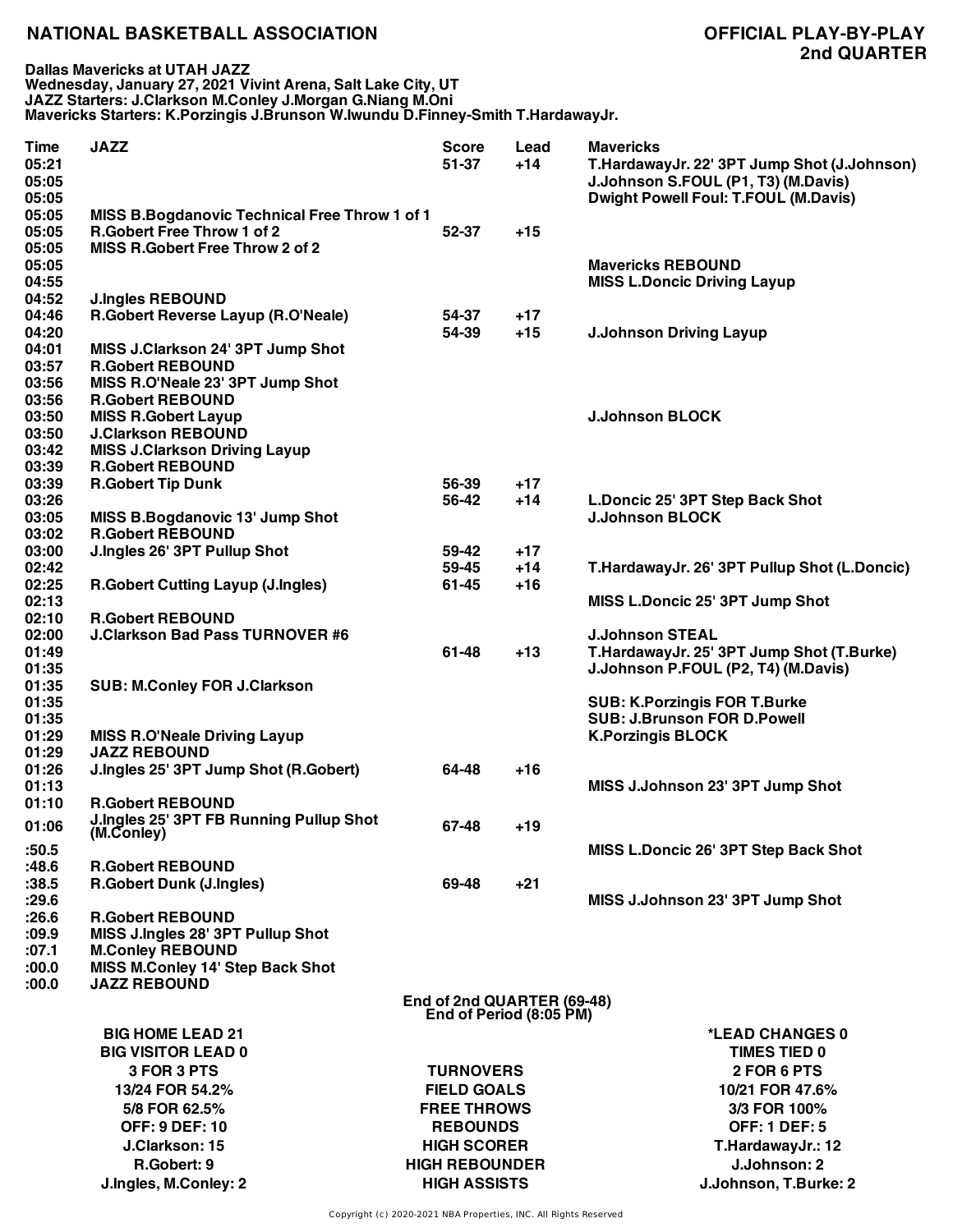**Dallas Mavericks at UTAH JAZZ Wednesday, January 27, 2021 Vivint Arena, Salt Lake City, UT JAZZ Starters: J.Ingles M.Conley R.O'Neale R.Gobert B.Bogdanovic Mavericks Starters: K.Porzingis T.HardawayJr. L.Doncic D.Finney-Smith J.Richardson**

| <b>Time</b><br>12:00 | <b>JAZZ</b>                                          | Score<br><b>Start of Period (8:20 PM)</b> | Lead  | <b>Mavericks</b>                                                           |
|----------------------|------------------------------------------------------|-------------------------------------------|-------|----------------------------------------------------------------------------|
| 12:00                |                                                      | 69-48                                     | $+21$ | <b>Possession: Mavericks</b>                                               |
| 12:00                |                                                      |                                           |       | Double Technical - R.O'Neale, T.HardawayJr. (M.Davis)                      |
| 11:43                |                                                      |                                           |       | <b>MISS K.Porzingis 5' Turnaround Shot</b>                                 |
| 11:40                | <b>R.O'Neale REBOUND</b>                             |                                           |       |                                                                            |
| 11:22                |                                                      |                                           |       | K. Porzingis S. FOUL (P2, T1) (G. Petraitis)                               |
| 11:22                | <b>MISS R.Gobert Free Throw 1 of 2</b>               |                                           |       |                                                                            |
| 11:22                | <b>R.Gobert Free Throw 2 of 2</b>                    | 70-48                                     | $+22$ |                                                                            |
| 11:02                |                                                      | 70-50                                     | $+20$ | T.HardawayJr. 22' Pullup Bank Shot (L.Doncic)                              |
| 10:50                | J.Ingles 27' 3PT Jump Shot (M.Conley)                | 73-50                                     | $+23$ |                                                                            |
| 10:37                |                                                      | 73-52                                     | $+21$ | <b>L.Doncic 7' Turnaround Shot</b>                                         |
| 10:20                | <b>M.Conley Out Of Bounds Bad Pass TURNOVER</b>      |                                           |       |                                                                            |
|                      | #7                                                   |                                           |       |                                                                            |
| 10:12                |                                                      | 73-54                                     | $+19$ | L.Doncic 19' Step Back Bank Shot                                           |
| 09:53                | <b>R.Gobert Cutting Layup (J.Ingles)</b>             | 75-54                                     | +21   |                                                                            |
| 09:39                |                                                      | 75-57                                     | $+18$ | D.Finney-Smith 23' 3PT Jump Shot (L.Doncic)                                |
| 09:27                |                                                      |                                           |       | J.Richardson S.FOUL (P1, T2) (G.Petraitis)                                 |
| 09:27                |                                                      |                                           |       | TIMEOUT (4)                                                                |
| 09:27                |                                                      |                                           |       | Mavericks Coach's Challenge J.Richardson S.FOUL (G.Petraitis): Call Stands |
| 09:27                | <b>M.Conley Free Throw 1 of 2</b>                    | 76-57                                     | $+19$ |                                                                            |
| 09:27                | <b>M.Conley Free Throw 2 of 2</b>                    | 77-57                                     | $+20$ |                                                                            |
| 09:18                | R.O'Neale P.FOUL (P2, T1) (G.Petraitis)              |                                           |       |                                                                            |
| 09:04                |                                                      |                                           |       | <b>MISS K. Porzingis 10' Pullup Shot</b>                                   |
| 09:00                |                                                      |                                           |       | <b>D.Finney-Smith REBOUND</b>                                              |
| 09:00                |                                                      |                                           |       | <b>MISS D.Finney-Smith Tip Layup</b>                                       |
| 09:00                |                                                      |                                           |       | <b>D.Finney-Smith REBOUND</b>                                              |
| 08:57                |                                                      | 77-60                                     | $+17$ | T.HardawayJr. 26' 3PT Jump Shot (D.Finney-                                 |
| 08:35                | MISS M.Conley 26' 3PT Pullup Shot                    |                                           |       | Smith)                                                                     |
| 08:32                |                                                      |                                           |       | <b>K.Porzingis REBOUND</b>                                                 |
|                      |                                                      |                                           |       | K.Porzingis 26' 3PT FB Jump Shot                                           |
| 08:26                |                                                      | 77-63                                     | $+14$ | (T.HardawayJr.)                                                            |
| 08:10                | <b>M.Conley 25' 3PT Pullup Shot</b>                  | 80-63                                     | $+17$ |                                                                            |
| 07:57                |                                                      | 80-65                                     | $+15$ | <b>L.Doncic Driving Layup</b>                                              |
| 07:38                | <b>MISS R.Gobert Cutting Layup</b>                   |                                           |       |                                                                            |
| 07:37                |                                                      |                                           |       | <b>K.Porzingis REBOUND</b>                                                 |
| 07:33                | R.O'Neale P.FOUL (P3, T2) (P.Ransom)                 |                                           |       |                                                                            |
| 07:18                |                                                      |                                           |       | MISS J.Richardson 28' 3PT Jump Shot                                        |
| 07:15                | <b>R.Gobert REBOUND</b>                              |                                           |       |                                                                            |
| 07:08                |                                                      |                                           |       | K. Porzingis S. FOUL (P3, T3) (M. Davis)                                   |
| 07:08                | R.Gobert Free Throw 1 of 2                           | 81-65                                     | +16   |                                                                            |
| 07:08                | <b>SUB: J.Clarkson FOR M.Conley</b>                  |                                           |       |                                                                            |
| 07:08                | <b>R.Gobert Free Throw 2 of 2</b>                    | 82-65                                     | $+17$ |                                                                            |
| 06:59                |                                                      |                                           |       | MISS L.Doncic 29' 3PT Jump Shot                                            |
| 06:57                | <b>JAZZ REBOUND</b>                                  |                                           |       |                                                                            |
| 06:47                | J.Ingles 25' 3PT Pullup Shot                         | 85-65                                     | $+20$ |                                                                            |
| 06:33                | <b>R.Gobert STEAL</b>                                |                                           |       | <b>L.Doncic Bad Pass TURNOVER #6</b>                                       |
| 06:22                | R.Gobert Offensive (P1) (G.Petraitis)                |                                           |       |                                                                            |
| 06:22                | <b>R.Gobert Foul TURNOVER #8</b>                     |                                           |       |                                                                            |
| 06:12                |                                                      | 85-67                                     | $+18$ | J.Richardson 17' Step Back Shot                                            |
| 05:55                | <b>J.Clarkson Driving Layup</b>                      | 87-67                                     | $+20$ |                                                                            |
| 05:32                |                                                      |                                           |       | MISS D.Finney-Smith 26' 3PT Jump Shot                                      |
| 05:29                | <b>B.Bogdanovic REBOUND</b>                          |                                           |       |                                                                            |
| 05:24                | R.O'Neale FB Running Alley Oop Dunk (J.Ingles) 89-67 |                                           | $+22$ |                                                                            |
| 05:24                |                                                      |                                           |       | TIMEOUT (5)                                                                |
| 05:24                |                                                      |                                           |       | <b>SUB: D.Powell FOR J.Richardson</b>                                      |
| 05:24                |                                                      |                                           |       | <b>SUB: J.Johnson FOR K.Porzingis</b>                                      |
| 05:24                |                                                      |                                           |       | SUB: J.Brunson FOR D.Finney-Smith                                          |
| 05:11                | <b>R.O'Neale STEAL</b>                               |                                           |       | <b>L.Doncic Bad Pass TURNOVER #7</b>                                       |
| 05:02                | R.Gobert Alley Oop Dunk (J.Ingles)                   | $91 - 67$                                 | +24   |                                                                            |
| 04:43                |                                                      | $91 - 69$                                 | $+22$ | <b>L.Doncic 10' Floating Shot</b>                                          |
| 04:22                | <b>MISS R.Gobert Driving Layup</b>                   |                                           |       | <b>D.Powell BLOCK</b>                                                      |
| 04:18                |                                                      |                                           |       | <b>D.Powell REBOUND</b>                                                    |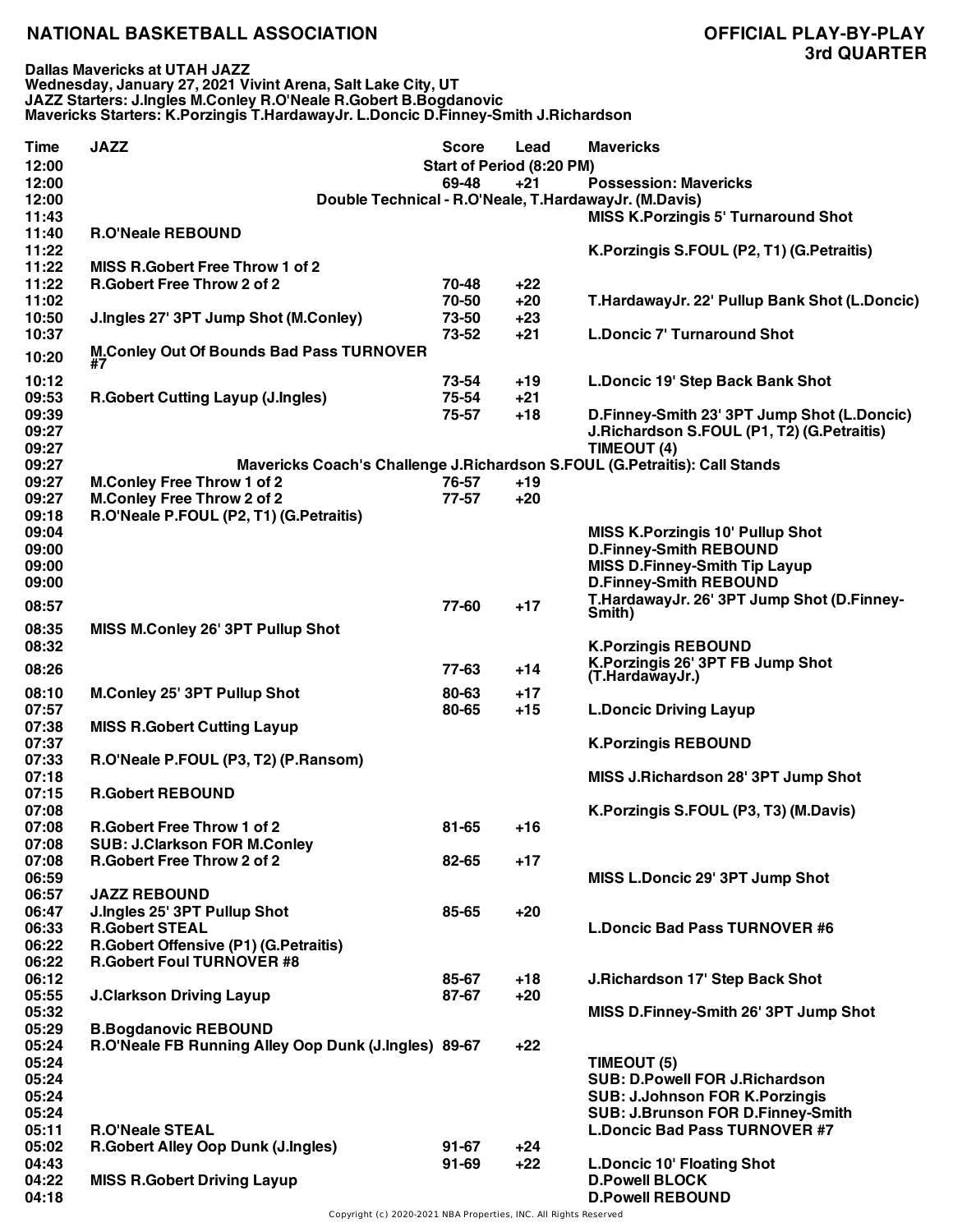**Dallas Mavericks at UTAH JAZZ Wednesday, January 27, 2021 Vivint Arena, Salt Lake City, UT JAZZ Starters: J.Ingles M.Conley R.O'Neale R.Gobert B.Bogdanovic Mavericks Starters: K.Porzingis T.HardawayJr. L.Doncic D.Finney-Smith J.Richardson**

| Time<br>04:12           | <b>JAZZ</b>                                                             | <b>Score</b>                                           | Lead  | <b>Mavericks</b><br>MISS L.Doncic 19' Step Back Shot                 |
|-------------------------|-------------------------------------------------------------------------|--------------------------------------------------------|-------|----------------------------------------------------------------------|
| 04:07                   | <b>J.Ingles REBOUND</b>                                                 |                                                        |       |                                                                      |
| 04:04<br>04:01<br>03:52 | MISS R.O'Neale 27' 3PT FB Jump Shot                                     |                                                        |       | <b>L.Doncic REBOUND</b><br><b>MISS T.HardawayJr. 18' Pullup Shot</b> |
| 03:49                   | <b>R.Gobert REBOUND</b>                                                 |                                                        |       |                                                                      |
| 03:39                   | <b>R.Gobert Dunk (J.Ingles)</b>                                         | $93 - 69$                                              | $+24$ |                                                                      |
| 03:21                   |                                                                         | $93 - 71$                                              | $+22$ | <b>J.Brunson 16' Pullup Shot</b>                                     |
| 03:20                   | TIMEOUT (3)                                                             |                                                        |       |                                                                      |
| 03:20<br>03:04          | <b>SUB: M.Conley FOR J.Ingles</b><br>MISS B.Bogdanovic 17' Jump Shot    |                                                        |       |                                                                      |
| 03:01                   |                                                                         |                                                        |       | T.HardawayJr. REBOUND                                                |
| 02:46                   |                                                                         |                                                        |       | MISS J.Brunson 26' 3PT Jump Shot                                     |
| 02:40                   | <b>J.Clarkson REBOUND</b>                                               |                                                        |       |                                                                      |
| 02:37                   | R.O'Neale FB Running Alley Oop Dunk                                     | $95 - 71$                                              | $+24$ |                                                                      |
| 02:16                   | (M.Conley)                                                              | 95-73                                                  | $+22$ | <b>L.Doncic 4' Driving Bank Shot</b>                                 |
| 01:58                   | MISS B.Bogdanovic 22' 3PT Jump Shot                                     |                                                        |       |                                                                      |
| 01:55                   |                                                                         |                                                        |       | <b>D.Powell REBOUND</b>                                              |
| 01:45                   |                                                                         |                                                        |       | <b>MISS L.Doncic 13' Driving Floating Shot</b>                       |
| 01:43                   | <b>R.Gobert REBOUND</b>                                                 |                                                        |       |                                                                      |
| 01:33                   | J.Clarkson 25' 3PT Step Back Shot                                       | 98-73                                                  | +25   |                                                                      |
| 01:09<br>:54.4          | MISS M.Conley 23' 3PT Jump Shot                                         | 98-76                                                  | $+22$ | L.Doncic 25' 3PT Pullup Shot (J.Johnson)                             |
| :51.2                   |                                                                         |                                                        |       | <b>D.Powell REBOUND</b>                                              |
| :44.1                   |                                                                         | 98-78                                                  | $+20$ | <b>L.Doncic 10' Floating Shot</b>                                    |
| :34.6                   |                                                                         |                                                        |       | J.Brunson S.FOUL (P1, T4) (P.Ransom)                                 |
| :34.6                   | <b>J.Clarkson Free Throw 1 of 2</b>                                     | 99-78                                                  | $+21$ |                                                                      |
| :34.6                   | <b>SUB: G.Niang FOR R.O'Neale</b>                                       |                                                        |       |                                                                      |
| :34.6<br>:34.6          | <b>SUB: M.Oni FOR R.Gobert</b><br><b>SUB: J.Morgan FOR B.Bogdanovic</b> |                                                        |       |                                                                      |
| :34.6                   |                                                                         |                                                        |       | <b>SUB: T.Burke FOR D.Powell</b>                                     |
| :34.6                   |                                                                         |                                                        |       | SUB: J.Richardson FOR T.HardawayJr.                                  |
| :34.6                   |                                                                         |                                                        |       | <b>SUB: K.Porzingis FOR J.Johnson</b>                                |
| :34.6                   |                                                                         |                                                        |       | <b>SUB: D.Finney-Smith FOR L.Doncic</b>                              |
| :34.6                   | <b>J.Clarkson Free Throw 2 of 2</b>                                     | 100-78                                                 | $+22$ |                                                                      |
| :18.4<br>:15.2          | <b>M.Oni REBOUND</b>                                                    |                                                        |       | MISS K.Porzingis 27' 3PT Jump Shot                                   |
| :04.9                   | MISS G.Niang 25' 3PT Jump Shot                                          |                                                        |       |                                                                      |
| :00.5                   |                                                                         |                                                        |       | <b>J.Brunson REBOUND</b>                                             |
|                         |                                                                         | End of 3rd QUARTER (100-78)<br>End of Period (8:46 PM) |       |                                                                      |
|                         | <b>BIG HOME LEAD 25</b>                                                 |                                                        |       | *LEAD CHANGES 0                                                      |
|                         | <b>BIG VISITOR LEAD 0</b>                                               |                                                        |       | <b>TIMES TIED 0</b>                                                  |
|                         | 2 FOR 4 PTS                                                             | <b>TURNOVERS</b>                                       |       | 2 FOR 2 PTS                                                          |
|                         | 10/18 FOR 55.6%                                                         | <b>FIELD GOALS</b>                                     |       | 13/24 FOR 54.2%                                                      |
|                         | 7/8 FOR 87.5%                                                           | <b>FREE THROWS</b>                                     |       | 0/0 FOR 0%                                                           |
|                         | <b>OFF: 1 DEF: 9</b>                                                    | <b>REBOUNDS</b>                                        |       | <b>OFF: 2 DEF: 8</b>                                                 |
|                         | R.Gobert: 9                                                             | <b>HIGH SCORER</b>                                     |       | L.Doncic: 15                                                         |
|                         | R.Gobert: 3                                                             | <b>HIGH REBOUNDER</b>                                  |       | D.Powell: 3                                                          |
|                         | J.Ingles: 4                                                             | <b>HIGH ASSISTS</b>                                    |       | L.Doncic: 2                                                          |
|                         |                                                                         |                                                        |       |                                                                      |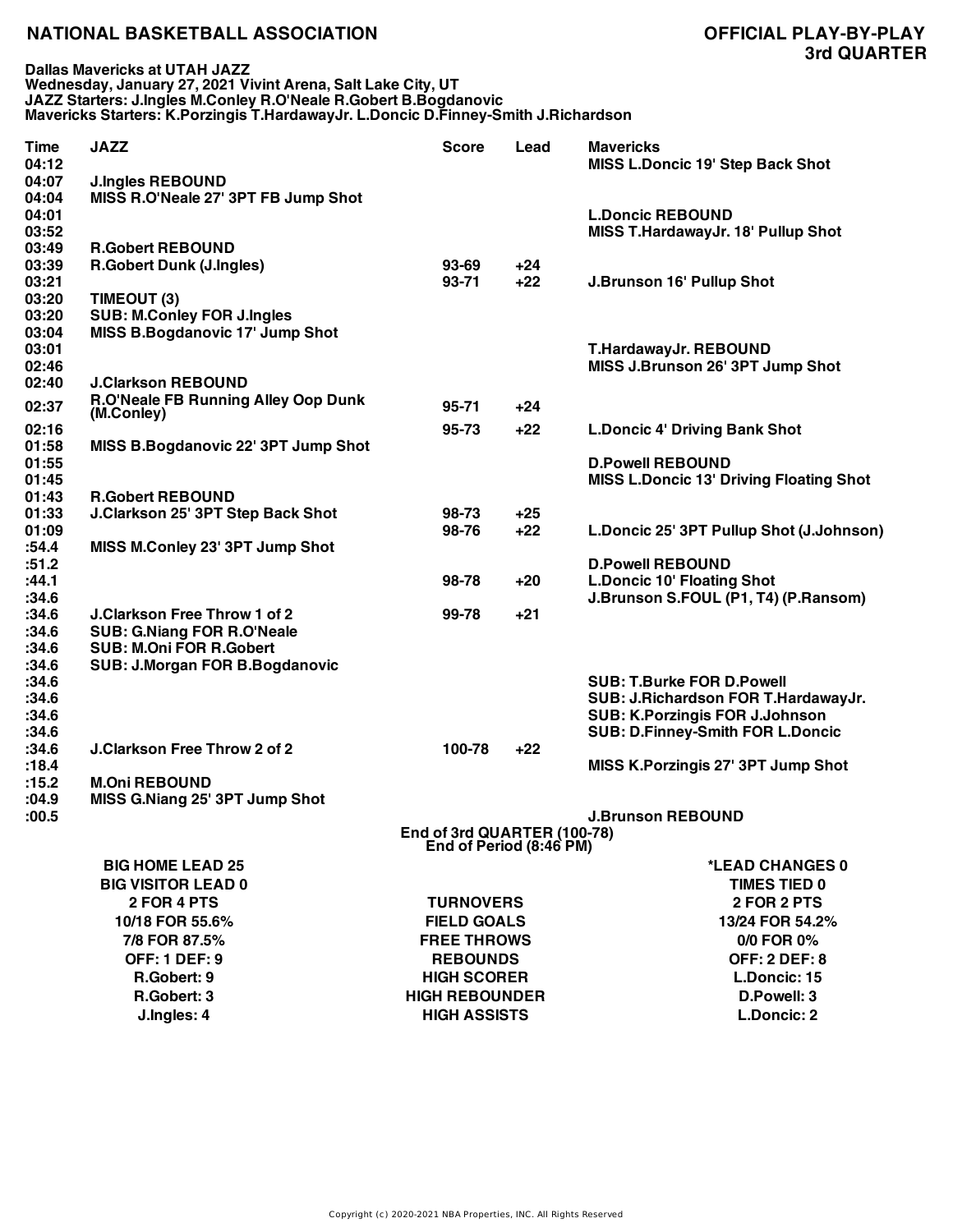**Dallas Mavericks at UTAH JAZZ Wednesday, January 27, 2021 Vivint Arena, Salt Lake City, UT JAZZ Starters: J.Clarkson M.Conley G.Niang M.Oni J.Morgan Mavericks Starters: J.Brunson T.Burke J.Richardson K.Porzingis D.Finney-Smith**

| <b>Time</b> | <b>JAZZ</b>                               | <b>Score</b>                     | Lead  | <b>Mavericks</b>                              |
|-------------|-------------------------------------------|----------------------------------|-------|-----------------------------------------------|
| 12:00       |                                           | <b>Start of Period (8:48 PM)</b> |       |                                               |
| 12:00       | <b>Possession: Jazz</b>                   | 100-78                           | $+22$ |                                               |
| 11:39       | <b>MISS J.Clarkson 6' Floating Shot</b>   |                                  |       |                                               |
| 11:36       | <b>J.Clarkson REBOUND</b>                 |                                  |       |                                               |
| 11:31       | MISS J.Clarkson 25' 3PT Step Back Shot    |                                  |       |                                               |
| 11:28       | <b>M.Oni REBOUND</b>                      |                                  |       |                                               |
| 11:21       | MISS J.Morgan 26' 3PT Jump Shot           |                                  |       |                                               |
| 11:17       |                                           |                                  |       | <b>J.Brunson REBOUND</b>                      |
| 11:03       |                                           | 100-80                           | $+20$ | <b>K.Porzingis 12' Turnaround Shot</b>        |
| 10:48       | MISS J.Clarkson 25' 3PT Jump Shot         |                                  |       |                                               |
| 10:45       |                                           |                                  |       | <b>D.Finney-Smith REBOUND</b>                 |
| 10:30       |                                           | 100-82                           | $+18$ | K.Porzingis 14' Turnaround Shot (J.Brunson)   |
| 10:10       | MISS M.Conley 25' 3PT Step Back Shot      |                                  |       |                                               |
| 10:04       |                                           |                                  |       | <b>T.Burke REBOUND</b>                        |
| 09:58       |                                           |                                  |       | MISS K.Porzingis 28' 3PT Jump Shot            |
| 09:52       | <b>M.Oni REBOUND</b>                      |                                  |       |                                               |
| 09:46       | MISS J.Morgan 25' 3PT Jump Shot           |                                  |       |                                               |
| 09:34       |                                           |                                  |       | <b>D.Finney-Smith REBOUND</b>                 |
| 09:31       |                                           | 100-85                           | $+15$ | T.Burke 24' 3PT FB Jump Shot (J.Brunson)      |
| 09:30       | TIMEOUT (4)                               |                                  |       |                                               |
|             | <b>SUB: R.Gobert FOR M.Oni</b>            |                                  |       |                                               |
| 09:30       |                                           |                                  |       |                                               |
| 09:30       | <b>SUB: B.Bogdanovic FOR J.Morgan</b>     |                                  |       |                                               |
| 09:18       | <b>M.Conley 8' Driving Floating Shot</b>  | 102-85                           | $+17$ |                                               |
| 09:01       | <b>R.Gobert BLOCK</b>                     |                                  |       | <b>MISS K.Porzingis Driving Layup</b>         |
| 09:01       |                                           |                                  |       | <b>Mavericks REBOUND</b>                      |
| 08:55       |                                           |                                  |       | MISS D.Finney-Smith 28' 3PT Jump Shot         |
| 08:49       | <b>R.Gobert REBOUND</b>                   |                                  |       |                                               |
| 08:38       | <b>MISS R.Gobert Layup</b>                |                                  |       |                                               |
| 08:36       |                                           |                                  |       | <b>J.Brunson REBOUND</b>                      |
| 08:31       |                                           | 102-87                           | $+15$ | <b>J.Brunson FB Running Finger Roll Layup</b> |
| 08:16       | <b>M.Conley 24' 3PT Step Back Shot</b>    | 105-87                           | $+18$ |                                               |
| 07:54       |                                           | 105-89                           | $+16$ | J.Brunson 14' Step Back Shot                  |
| 07:37       | <b>MISS R.Gobert 3' Hook</b>              |                                  |       |                                               |
| 07:35       |                                           |                                  |       | <b>K.Porzingis REBOUND</b>                    |
| 07:29       |                                           |                                  |       | MISS K.Porzingis 29' 3PT Jump Shot            |
| 07:25       | <b>B.Bogdanovic REBOUND</b>               |                                  |       |                                               |
| 07:11       | <b>M.Conley 12' Driving Floating Shot</b> | 107-89                           | $+18$ |                                               |
| 07:00       | G.Niang S.FOUL (P1, T1) (P.Ransom)        |                                  |       |                                               |
| 07:00       |                                           | 107-90                           | $+17$ | T.Burke Free Throw 1 of 2                     |
| 07:00       | <b>SUB: J.Ingles FOR M.Conley</b>         |                                  |       |                                               |
| 07:00       | SUB: R.O'Neale FOR G.Niang                |                                  |       |                                               |
| 07:00       |                                           |                                  |       | <b>SUB: J.Johnson FOR J.Richardson</b>        |
| 07:00       |                                           |                                  |       | SUB: T.HardawayJr. FOR D.Finney-Smith         |
| 07:00       |                                           | 107-91                           | $+16$ | T.Burke Free Throw 2 of 2                     |
| 06:44       | <b>MISS R.Gobert Cutting Layup</b>        |                                  |       | <b>J.Johnson BLOCK</b>                        |
| 06:41       |                                           |                                  |       | <b>J.Johnson REBOUND</b>                      |
| 06:36       |                                           |                                  |       | MISS K.Porzingis 25' 3PT FB Jump Shot         |
| 06:34       | <b>J.Clarkson REBOUND</b>                 |                                  |       |                                               |
| 06:24       | <b>J.Clarkson 2' Floating Shot</b>        | 109-91                           | $+18$ |                                               |
| 06:10       |                                           |                                  |       | MISS T.HardawayJr. 26' 3PT Jump Shot          |
| 06:07       | <b>B.Bogdanovic REBOUND</b>               |                                  |       |                                               |
| 05:53       | <b>B.Bogdanovic 10' Bank Shot</b>         | 111-91                           | $+20$ |                                               |
| 05:52       |                                           |                                  |       | TIMEOUT (6)                                   |
| 05:52       |                                           |                                  |       | <b>SUB: L.Doncic FOR J.Brunson</b>            |
| 05:32       | <b>R.Gobert BLOCK</b>                     |                                  |       | <b>MISS K.Porzingis Cutting Layup</b>         |
| 05:29       | <b>R.Gobert REBOUND</b>                   |                                  |       |                                               |
| 05:18       | <b>MISS B.Bogdanovic 12' Pullup Shot</b>  |                                  |       |                                               |
| 05:14       |                                           |                                  |       | <b>K.Porzingis REBOUND</b>                    |
| 05:09       | B.Bogdanovic P.FOUL (P1, T2) (P.Ransom)   |                                  |       |                                               |
| 05:00       |                                           | 111-93                           | $+18$ | K. Porzingis 9' Floating Shot (L. Doncic)     |
| 04:46       | <b>MISS J.Ingles Driving Layup</b>        |                                  |       |                                               |
| 04:44       | <b>R.Gobert REBOUND</b>                   |                                  |       |                                               |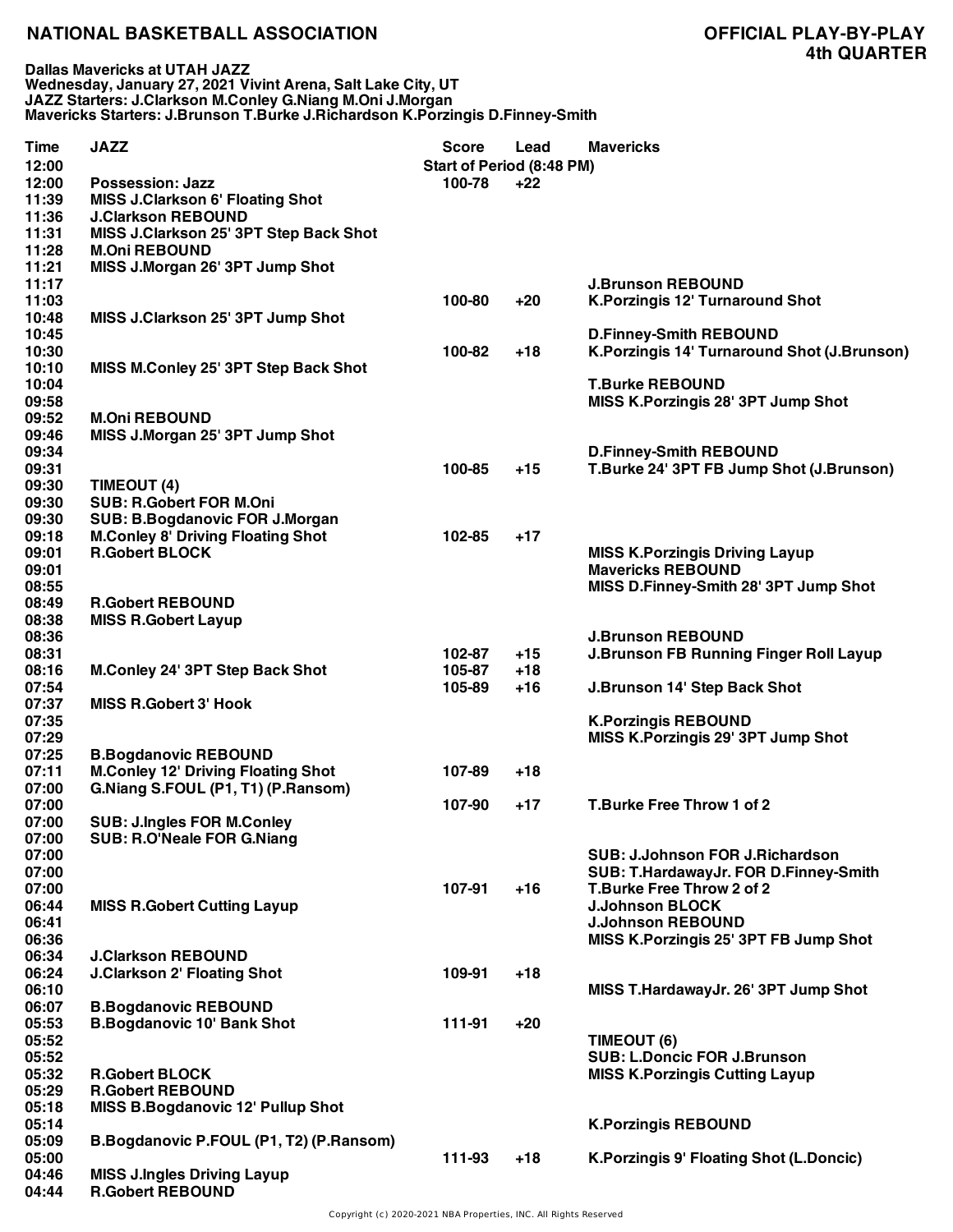**Dallas Mavericks at UTAH JAZZ Wednesday, January 27, 2021 Vivint Arena, Salt Lake City, UT JAZZ Starters: J.Clarkson M.Conley G.Niang M.Oni J.Morgan Mavericks Starters: J.Brunson T.Burke J.Richardson K.Porzingis D.Finney-Smith**

| <b>Time</b><br>04:38 | <b>JAZZ</b><br>MISS R.O'Neale 26' 3PT Jump Shot                | Score                                                   | Lead  | <b>Mavericks</b>                          |
|----------------------|----------------------------------------------------------------|---------------------------------------------------------|-------|-------------------------------------------|
| 04:35                |                                                                |                                                         |       | <b>J.Johnson REBOUND</b>                  |
| 04:23                |                                                                |                                                         |       | <b>MISS L.Doncic 19' Step Back Shot</b>   |
| 04:20<br>04:11       | <b>R.Gobert REBOUND</b><br>MISS J.Clarkson 25' 3PT Pullup Shot |                                                         |       |                                           |
| 04:07                |                                                                |                                                         |       | <b>L.Doncic REBOUND</b>                   |
| 03:58                |                                                                | 111-95                                                  | $+16$ | <b>J.Johnson Driving Layup</b>            |
| 03:58                | TIMEOUT (5)                                                    |                                                         |       |                                           |
| 03:58                | <b>SUB: M.Conley FOR J.Clarkson</b>                            |                                                         |       |                                           |
| 03:41                | MISS M.Conley 25' 3PT Step Back Shot                           |                                                         |       | <b>J.Johnson BLOCK</b>                    |
| 03:40                | <b>JAZZ REBOUND</b>                                            |                                                         |       |                                           |
| 03:36                | <b>MISS M.Conley 21' Pullup Shot</b>                           |                                                         |       |                                           |
| 03:32                |                                                                |                                                         |       | <b>J.Johnson REBOUND</b>                  |
| 03:20                | <b>R.Gobert STEAL</b>                                          |                                                         |       | <b>J.Johnson Lost Ball TURNOVER #8</b>    |
| 03:18                |                                                                |                                                         |       | J.Johnson S.FOUL (P3, T1) (P.Ransom)      |
| 03:18                | R.O'Neale Free Throw 1 of 2                                    | 112-95                                                  | $+17$ |                                           |
| 03:18                | R.O'Neale Free Throw 2 of 2                                    | 113-95                                                  | $+18$ |                                           |
| 03:05<br>03:01       | <b>M.Conley REBOUND</b>                                        |                                                         |       | MISS L.Doncic 27' 3PT Step Back Shot      |
| 02:41                | MISS J.Ingles 28' 3PT Pullup Shot                              |                                                         |       |                                           |
| 02:37                |                                                                |                                                         |       | <b>L.Doncic REBOUND</b>                   |
| 02:35                | R.O'Neale P.FOUL (P4, T3) (M.Davis)                            |                                                         |       |                                           |
| 02:31                | J.Ingles P.FOUL (P2, T4) (G.Petraitis)                         |                                                         |       |                                           |
| 02:22                |                                                                | 113-97                                                  | $+16$ | <b>L.Doncic Driving Layup</b>             |
| 02:22                | R.Gobert S.FOUL (P2.PN) (P.Ransom)                             |                                                         |       |                                           |
| 02:22                |                                                                |                                                         |       | SUB: W.Iwundu FOR T.HardawayJr.           |
| 02:22                |                                                                | 113-98                                                  | $+15$ | <b>L.Doncic Free Throw 1 of 1</b>         |
| 02:02                | <b>MISS R.Gobert Reverse Layup</b>                             |                                                         |       |                                           |
| 02:00                |                                                                |                                                         |       | <b>J.Johnson REBOUND</b>                  |
| 01:57                | <b>R.O'Neale BLOCK</b>                                         |                                                         |       | <b>MISS W.Iwundu FB Running Dunk</b>      |
| 01:57                |                                                                |                                                         |       | <b>Mavericks REBOUND</b>                  |
| 01:56                |                                                                | 113-100                                                 | $+13$ | <b>K.Porzingis Cutting Dunk (T.Burke)</b> |
| 01:35                | <b>M.Conley 25' 3PT Pullup Shot</b>                            | 116-100                                                 | $+16$ |                                           |
| 01:34<br>01:34       | <b>SUB: S.Harrison FOR J.Ingles</b>                            |                                                         |       | TIMEOUT (7)                               |
| 01:34                | <b>SUB: M.Oni FOR M.Conley</b>                                 |                                                         |       |                                           |
| 01:34                | <b>SUB: U.Azubuike FOR R.O'Neale</b>                           |                                                         |       |                                           |
| 01:34                | <b>SUB: J.Morgan FOR R.Gobert</b>                              |                                                         |       |                                           |
| 01:34                | <b>SUB: J.Brantley FOR B.Bogdanovic</b>                        |                                                         |       |                                           |
| 01:34                |                                                                |                                                         |       | <b>SUB: T.Terry FOR T.Burke</b>           |
| 01:34                |                                                                |                                                         |       | SUB: N.Hinton FOR K.Porzingis             |
| 01:34                |                                                                |                                                         |       | <b>SUB: D.Powell FOR J.Johnson</b>        |
| 01:34                |                                                                |                                                         |       | <b>SUB: B.Marjanovic FOR L.Doncic</b>     |
| 01:34                |                                                                |                                                         |       | <b>SUB: J.Green FOR W.Iwundu</b>          |
| 01:16                | <b>S.Harrison P.FOUL (P1.PN) (G.Petraitis)</b>                 |                                                         |       |                                           |
| 01:16                |                                                                |                                                         |       | <b>MISS T.Terry Free Throw 1 of 2</b>     |
| 01:16                |                                                                | 116-101                                                 | $+15$ | T. Terry Free Throw 2 of 2                |
| :52.9                | MISS S.Harrison 25' 3PT Step Back Shot                         |                                                         |       |                                           |
| :52.8<br>:52.8       | <b>JAZZ REBOUND</b><br><b>JAZZ Shot Clock TURNOVER #9</b>      |                                                         |       |                                           |
| :42.6                | <b>U.Azubuike BLOCK</b>                                        |                                                         |       | <b>MISS D.Powell Driving Layup</b>        |
| :39.4                |                                                                |                                                         |       | <b>B.Marjanovic REBOUND</b>               |
| :38.5                |                                                                | $116-104$ +12                                           |       | N.Hinton 26' 3PT Jump Shot                |
| :22.3                | J.Morgan Offensive (P2) (P.Ransom)                             |                                                         |       |                                           |
| :22.3                | <b>J.Morgan Foul TURNOVER #10</b>                              |                                                         |       |                                           |
| :14.2                |                                                                |                                                         |       | MISS N.Hinton 23' 3PT Jump Shot           |
| :08.0                | <b>M.Oni REBOUND</b>                                           |                                                         |       |                                           |
|                      |                                                                | End of 4th QUARTER (116-104)<br>End of Period (9:15 PM) |       |                                           |